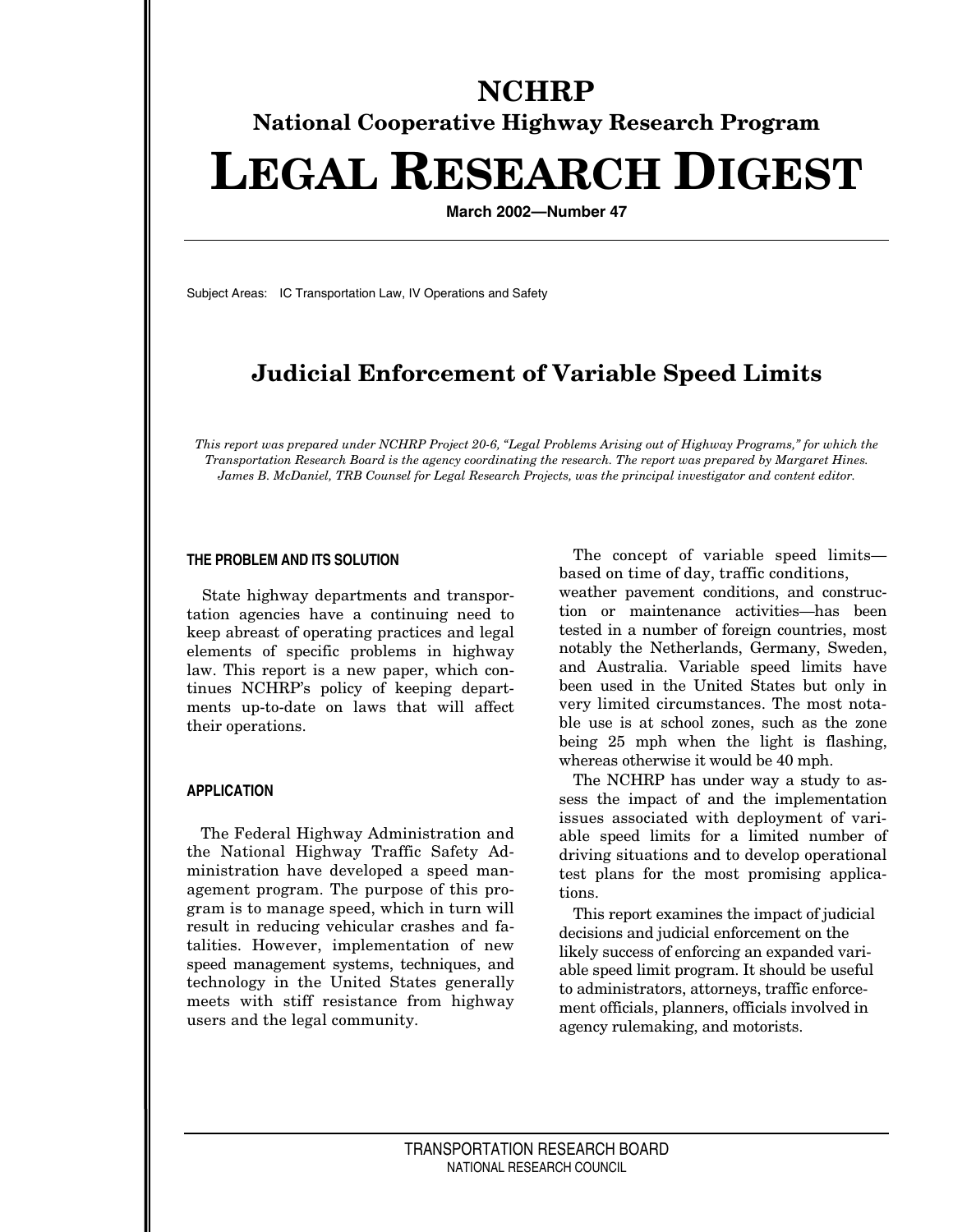# **CONTENTS**

| 3. Laws Authorizing a Governmental Body Other than the State Legislature to Change the Statutory Limit7  |  |  |
|----------------------------------------------------------------------------------------------------------|--|--|
| II. ELEMENTS OF A VIOLATION OF SPEEDING LAW AND SUCCESSFUL PROSECUTION OF VIOLATION                      |  |  |
|                                                                                                          |  |  |
|                                                                                                          |  |  |
|                                                                                                          |  |  |
|                                                                                                          |  |  |
|                                                                                                          |  |  |
|                                                                                                          |  |  |
|                                                                                                          |  |  |
|                                                                                                          |  |  |
|                                                                                                          |  |  |
|                                                                                                          |  |  |
| 3. Proof of "Special Circumstances" Necessary to Create an Offense or Justify a Decreased Speed Limit 13 |  |  |
|                                                                                                          |  |  |
|                                                                                                          |  |  |
|                                                                                                          |  |  |
|                                                                                                          |  |  |
|                                                                                                          |  |  |
| III. GOVERNMENTAL LIABILITY IN CONNECTION WITH VARIABLE SPEED LIMITS 17                                  |  |  |
|                                                                                                          |  |  |
|                                                                                                          |  |  |
|                                                                                                          |  |  |
| 2. Statutory Liability: State Tort Claims Acts and Other Statutory Bases for Liability or Immunity  17   |  |  |
|                                                                                                          |  |  |
|                                                                                                          |  |  |
| IV. PROPOSALS FOR LEGAL IMPLEMENTATION OF A SYSTEM OF VARIABLE SPEED LIMITS THAT                         |  |  |
|                                                                                                          |  |  |
|                                                                                                          |  |  |
|                                                                                                          |  |  |
|                                                                                                          |  |  |
| APPENDIX A SURVEY ON USE AND ENFORCEMENT OF VARIABLE SPEED LIMITS  23                                    |  |  |
|                                                                                                          |  |  |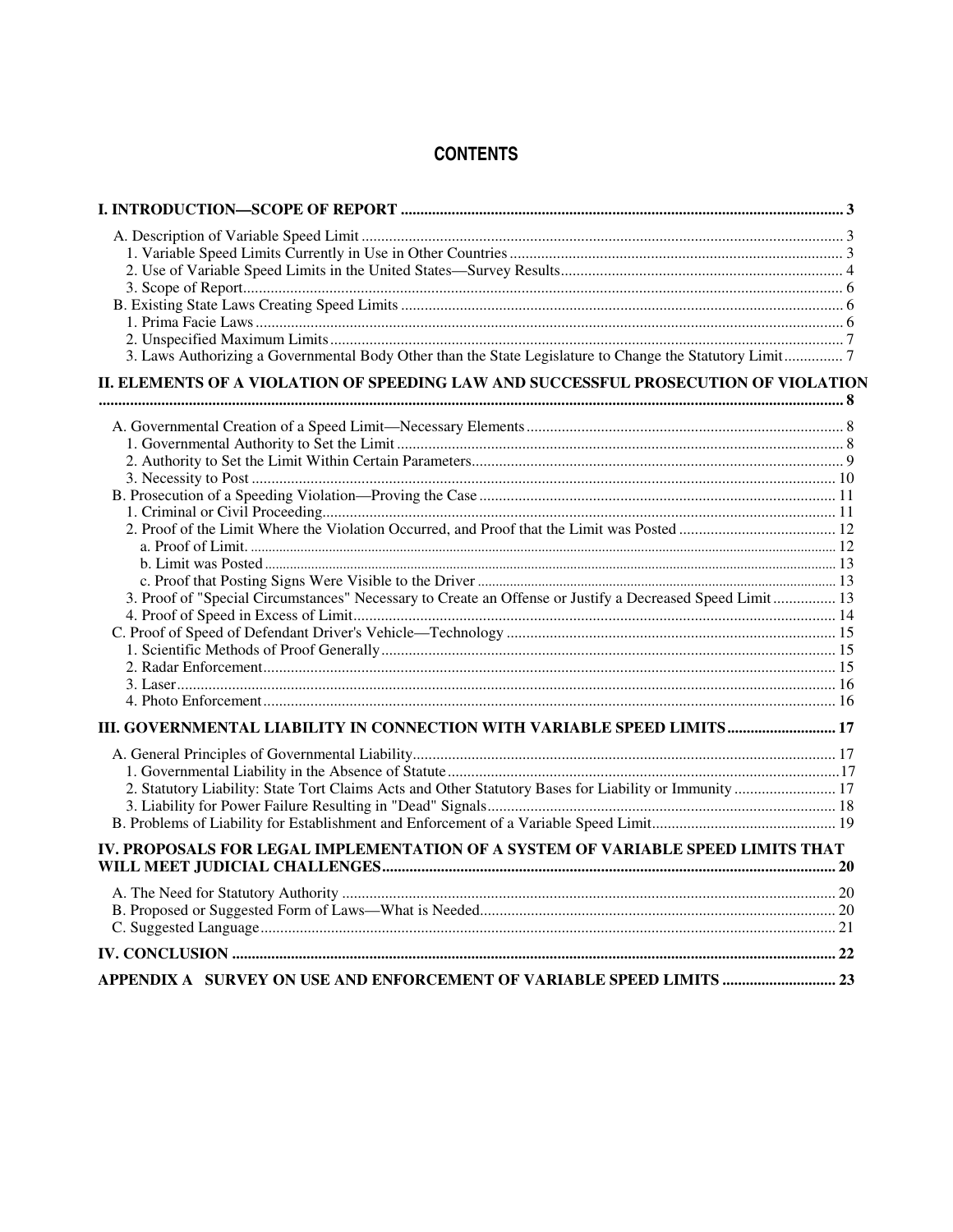# **JUDICIAL ENFORCEMENT OF VARIABLE SPEED LIMITS**

By Margaret Hines Attorney, Washington, DC

# **I. INTRODUCTION—SCOPE OF REPORT**

The Federal Highway Administration (FHWA) and the National Highway Traffic Safety Administration (NHTSA) have created a "Speed Management Program" to develop a wide range of strategies to control or manage speeding of motor vehicles on the nation's highways. Motorists who exceed posted speed limits or drive too fast for road conditions are responsible for injuries, deaths, and massive property damage. A part of the Speed Management Program is to assess the effectiveness of "variable" speed limits in reducing crashes and fatalities. To that end, the National Cooperative Highway Research Program (NCHRP), managed by the Transportation Research Board, has a study underway to assess the impact of, and issues associated with implementation of, variable speed limits and to develop operational test plans for the most promising applications. In conjunction with that study, an examination of the legal issues that may arise from implementation and enforcement of variable speed limits is desirable.

#### **A. Description of Variable Speed Limit**

This report will address itself to legal considerations of the implementation and enforcement of speed limits that 1) are definite and posted, and 2) may be varied according to location, time of day, weather, and road and traffic conditions. Except for school zones and construction or work zones, variable speed limits are not much in use in the United States today, although many state transportation agencies have expressed interest in them. It is anticipated that variable speed limits would "allow reasonable and realistic speeds based on time of day, traffic conditions, construction or maintenance activities, or other factors."<sup>1</sup> This is because some static speed limits have low levels of compliance, which may be improved by implementing limits that are more responsive to the situation and therefore are more credible. In some other situations, the static speed limit may become too high for changing conditions, and a variable limit provides information and safety to motorists.<sup>2</sup>

In sum, a "variable speed limit" for purposes of this report is a definite limit that is posted and enforceable, but one that may change for a particular location along a roadway or highway according to conditions, events, or time of day. The purpose of changing the limit (or "varying" it) is to provide a safer environment for those, such as workers or children, who may be in the vicinity

of the roadway, and a safer environment for motorists by providing warning of dangers such as weather or traffic conditions and by encouraging compliance with the speed limits by a greater number of drivers.

# *1. Variable Speed Limits Currently in Use in Other Countries*

Although variable limits have not been used much in the United States, they have been used successfully in several other countries. The variable speed limits systems discussed in this section may be described as those that "utilize traffic speed and volume detection, weather information, and road surface condition technology to determine appropriate speed at which drivers should be traveling."<sup>3</sup> The speeds are usually displayed on overhead or roadside "variable message signs," and usually are varied or changed from a remote location. Such systems are in use in Australia, Great Britain, Germany, Finland, France, and the Netherlands, to control speed, promote safety, and reduce congestion.<sup>4</sup> For example, in Germany, a system of variable speed limits is used on the Autobahn between Salzburg and Munich, between Sieburg and Cologne, and near Karlsruhe, to stabilize traffic flow in congestion and thereby lessen the probability of crashes. Such limits have been in use since the 1970s. Another example of use to deal with congestion occurs in London, England, where speed limits are lowered according to vehicle volumes detected by using loop detectors and closed circuit television. The system also "monitors traffic speeds and stationary traffic to slow vehicles down approaching a queue, and has additional logic to stop speed limit settings fluctuation too often."<sup>5</sup> In Australia, advisory speed limits are in force near Sydney in times of heavy fog on the highway. The objective of avoiding rear-end collisions is fostered by a system of variable speed signs connected to road loops and a visibility detector. The advisory speed is based on the visibility distance and the speed of the preceding vehicle.<sup>6</sup> The

 $\overline{\phantom{0}}$ <sub>1</sub> *Assessment of Variable Speed Limit Implementation Issues*, NCHRP RESEARCH PROJECT STATEMENT PROJECT, Project 3-59, FY 2000 (1999).

 $\overline{\phantom{0}}$ <sub>3</sub> *See Examples of Variable Speed Limit Applications*, prepared by Mark D. Robinson, P. Eng. of SAIC for FHWA, for presentation at the Speed Management Workshop, TRB Annual Meeting, Jan. 9, 2000, Washington, DC; U.S. DEPARTMENT OF TRANSPORTATION, FHWA STUDY TOUR FOR SPEED MANAGEMENT AND ENFORCEMENT TECHNOLOGY (1996).

<sup>4</sup> Robinson, *supra* note 3. *See also*, generally, M. Zarean et al., *Variable Speed Limit Systems: The State of the Practice*, PROCEEDINGS OF THE 1999 RURAL ADVANCED TECHNOLOGY & TRANSPORTATION SYSTEMS CONFERENCE, FLAGSTAFF AZ (1999).

<sup>5</sup> Robinson, *supra* note 3, at 20.

<sup>6</sup> Robinson, *supra* note 3, at 16; FHWA STUDY, *supra* note 3, at 45–46.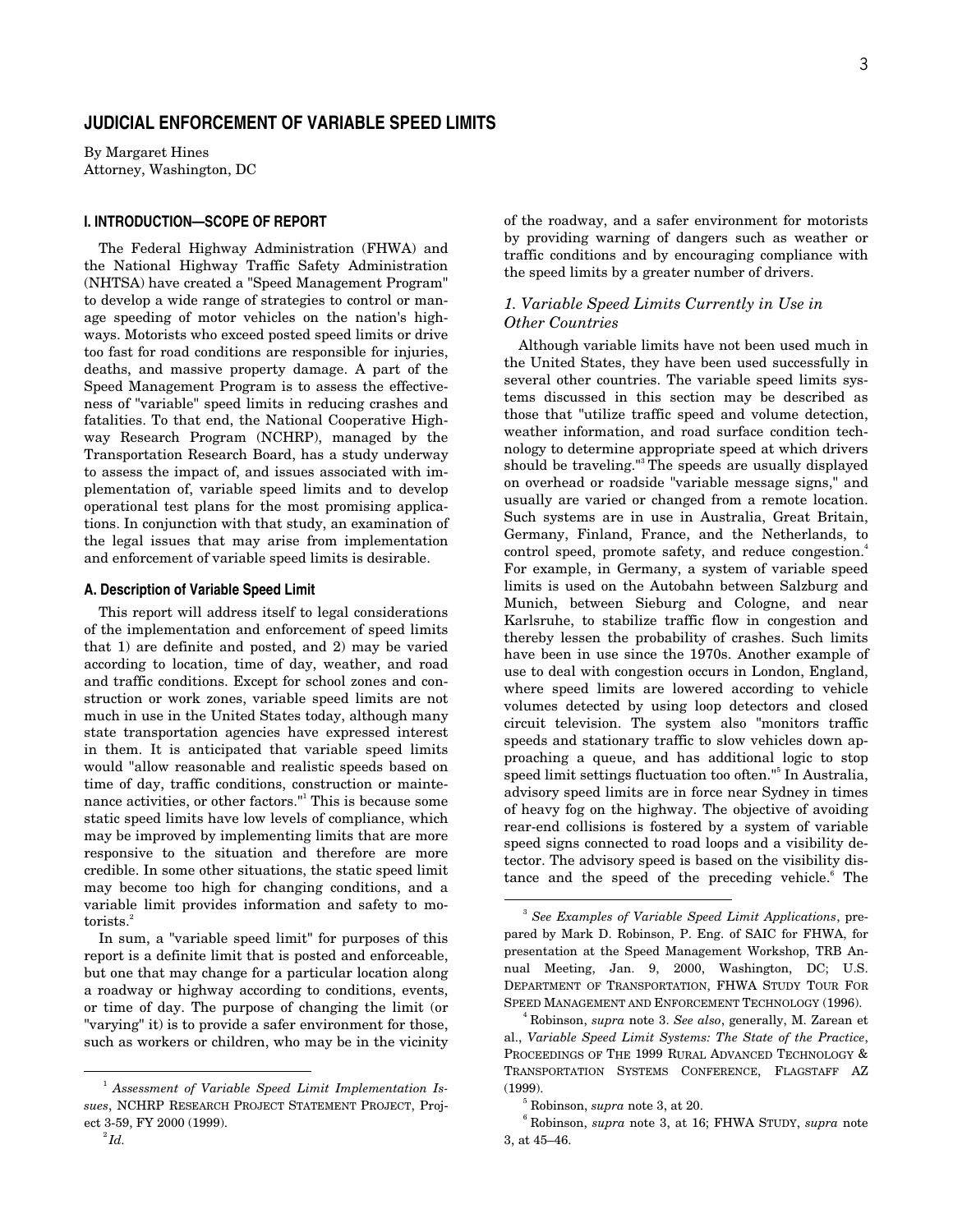Netherlands also uses variable speed limits to aid drivers in fog. According to one commentator, the use of variable speed limits in the countries enumerated above is remarked on favorably by drivers and law enforcement personnel, and has reduced crashes in most cases.<sup>7</sup>

# *2. Use of Variable Speed Limits in the United States—Survey Results*

Examples of variable speed limits in the United States, used in ways similar to those described above for other countries and fitting generally within the description given, were described in a presentation at the 2000 Annual Meeting of the Transportation Research Board.<sup>8</sup> According to that presentation, the states of Arizona, Colorado, Michigan, Minnesota, Nevada, New Jersey, New Mexico, Oregon, and Washington have now or have had some program that used such variable speed limits displayed on variable message signs. Most of the programs were advisory rather than enforceable; that is, signs would show a speed that was advisory rather than a new speed limit that would be enforced by issuance of citations or traffic stops. Those programs that were in use in 2000 where limits were enforced were in New Jersey and Washington.<sup>9</sup>

What may be called variable speed limits, but which would not necessarily fit within the above description of using variable message signs remotely controlled, are used in the United States primarily for control of speed in school zones and construction zones. As part of the information gathering for this report, a survey was prepared and sent to the Attorneys General of the 50 states and Puerto Rico (A copy of the survey is attached to this report). The survey elicited information about the existence of statutory or regulatory variable speed limits in each state, and the enforcement of those limits, with particular regard to photo enforcement. Survey questions asked specifically about use of variable speed limits for 1) school zones, 2) construction zones, 3) congestion control, and 4) weather conditions.

In response to the initial inquiry, 36 surveys were returned. Some had been referred by the State Attorney General to the State Department of Transportation (DOT) or the State Department of Public Safety or State Police, and had been answered and returned by that agency.10 I then telephoned the State Police or

<sup>9</sup> The programs in operation in 2000 that were not "advisory" were on the New Jersey Turnpike and in the Snoqualmie Pass area of I-90 in Washington. The New Mexico program, which was designated "Regulatory and Enforceable" was described as "limited" in operation due to the unreliability of the visibility sensor. *See id*. at 10.

 $10$ <sup>10</sup> Those states that initially responded were: Arizona, Arkansas, California, Colorado, Connecticut, Georgia, Hawaii, DOT in several states from which I thought information could be gathered that might add substantially to the report, and sent a survey directly to those agencies. In response, surveys were returned by agencies in an additional four states, giving a total of 40 states that returned the survey.<sup>11</sup> According to responses on the returned surveys and my own examination of state traffic laws, generally states have a speed limit for school zones that is in effect when children are likely to be present around the school, and which varies from the limit otherwise in effect in such a location. The school zones are generally marked by fixed signs that show the decreased speed limit and may have flashing lights or hours to designate when the limit is in effect.

The school zone limit, although "variable" depending on whether school is in session, is often set out in a statute or regulation as a specific figure. For example, the law or regulation might provide that the speed limit is 20 mph "on a school day when school children are present," and the school day "shall begin at seven ante meridian and shall conclude at four post meridian,"<sup>12</sup> or that the speed limit is "[t]wenty miles per hour in school zones during school recess and while children are going to or leaving school during the opening or closing hours."13 In some cases, where the authority to establish a school zone speed limit is delegated to local officials, the minimum mph at which the limit may be set is specified in the statute.<sup>14</sup> In other words, although the speed limit that a driver must observe when passing through a school zone may vary according to the

Idaho, Illinois, Iowa, Kansas, Kentucky, Louisiana, Maine, Maryland, Michigan, Mississippi, Missouri, Montana, New Hampshire, New York, North Carolina, North Dakota, Ohio, Oregon, Puerto Rico, South Carolina, South Dakota, Texas, Utah, Vermont, Virginia, Washington, West Virginia, and Wyoming.

 $\overline{a}$ 

<sup>11</sup> Telephone calls were made to Delaware, Massachusetts, New Jersey, Pennsylvania, and Tennessee. I also called the California Highway Patrol for specific information about enforcement of the California laws, and the New Jersey Turnpike Authority for information about their regulations. All agencies returned a completed survey and furnished additional information except Massachusetts, which indicated that State agencies could not perform research for a private entity, and in their view, that would be required to respond to the survey.

<sup>12</sup> See, for example, 625 ILL. VEH. CODE 5/11-605 (West 1998). The Illinois Attorney General has issued an Opinion that the speed limit applies only when children are physically present on the street or are outside the school building in a school zone. 1974 Op. Atty. Gen. No. S-706. *See also* MICH. VEH. CODE § 257.627a(2). Both the Illinois and Michigan laws (as with many other states) require the posting of signs designating the school zone and the speed limit, in order to enforce the law.

<sup>13</sup>*See* § 4511.21, Ohio REV. CODE. The wording of N.J. VEH. CODE § 39:4-98(a) is similar*. See also* O.R.S.A. 811.105.

<sup>14</sup> *See,* for example, TENN. CODE ANN. 55-8-152(d) (2000 Supp).

 <sup>7</sup> *See* Robinson, *id.*

<sup>8</sup>*See*, *Examples of Variable Speed Limit Applications*, prepared as a handout for the Speed Management Workshop, TRB 79th Annual Meeting, January 9, 2000, by Mark Robinson, SAIC for FHWA.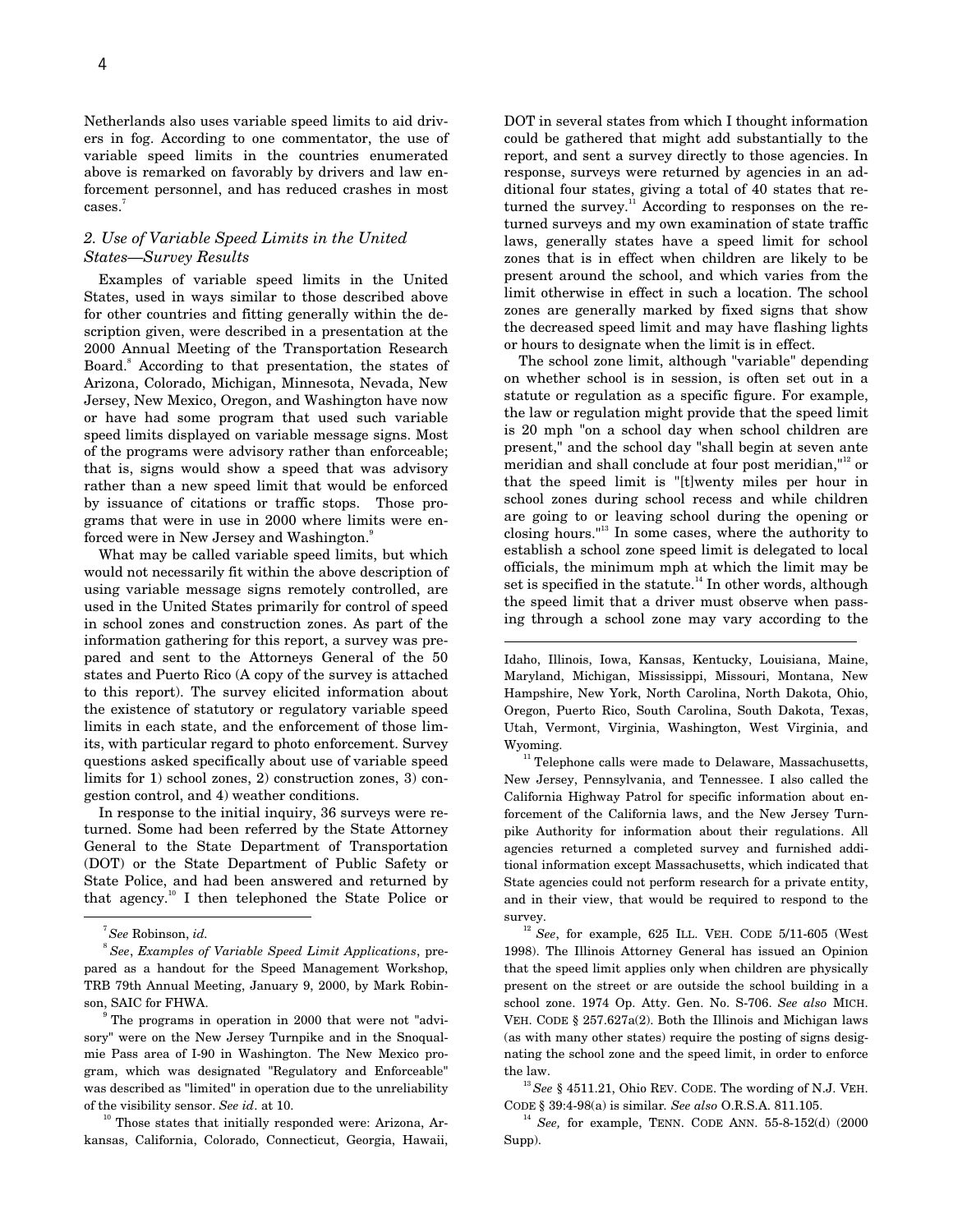time of day and other circumstances, both the applicable limit and the times and other circumstances are determined by the legislature, rather than by a state executive branch or local agency or official. As the later discussion will make clear, this is an important distinction.

The other commonly employed variable speed limit used in the United States is that in a construction or work zone. Of the 40 surveys returned, 30 indicated that special construction or work zone speed limits are in use in that state. Some states, such as Nebraska and Michigan, have enacted laws that set the speed limit in a construction zone; both state laws require signs in advance of the area warning drivers and signs showing the designated speed limit.<sup>15</sup> In other states, such as Maine, a transportation official is delegated the authority to "restrict the speed limit on a public way under construction or during maintenance," but no statutory limit is named. $^{16}$  Many of the survey responses, however, referred to more broadly worded provisions for the authority to set construction zone limits. These laws allow state or local officials to decrease speed limits for intersections or portions of the highway if they determine, usually after a traffic and engineering investigation, "that the absolute speed permitted under [existing laws or regulations] is greater than is reasonable or safe under the conditions found to exist<sup>"17</sup> for that portion of the roadway. The DOT, Commissioner, town council, or other designated official may determine that the decreased limit is to be effective "at all times or at such times as are indicated upon signs, and differing limits may be established for different times of day, …varying weather conditions, and other factors bearing on safe speeds."<sup>18</sup> These new limits "shall be effective when posted upon appropriate fixed or variable signs"19 along the affected portion of the highway.<sup>20</sup> The great majority of these laws do not refer specifically to construction or work zones, and would allow reduction of speed limits for any number of rea $sons.<sup>21</sup>$ 

In California and Colorado, a construction speed zone may be set by local or state officials after a traffic and engineering investigation, but a minimum speed limit is set out in the laws. $^{22}$  New York law is similar, but

 $20$  Other examples are 625 ILCS 5/11-602; WASH. REV. CODE §§ 46.61.405, .410, and .415; TEX. TRANSP. CODE §§ 545.353, 545.354 (2001 Supp.).

does not require a traffic and engineering investigation.23 Kentucky's law provides that the Secretary of Transportation may decrease the speed limit on a portion of the highway when he or she determines after an investigation that it is greater than is "reasonable or safe under the conditions found to exist," but also gives authority to the Transportation Cabinet to "temporarily reduce established speed limits without an engineering and traffic investigation" in a highway work zone. The speed limit so established "shall become effective when and where posted."<sup>24</sup>

In answer to questions about variable speed limit use for congestion control or for weather conditions, the survey responses generally referred to the same laws described above in answer to the question about construction zones. That is, those laws that allow state or local officials to change absolute maximum speed limits that are found "unreasonable or unsafe" under existing conditions. Often, a distinction was made for congestion control by a reference to the delegation to local officials of the authority to change speed limits.

Some state's laws have special provisions for changes in speed limits due to weather conditions. For example, the Texas statutory scheme allows the Transportation Commission to declare, after an engineering and traffic investigation shows the need, a lower reasonable and safe prima facie speed limit and "another reasonable and safe speed because of wet or inclement weather."<sup>25</sup> The California Vehicle Code provides that state or local authorities may "determine and declare a prima facie speed limit of 40, 35, 30, or 25 miles per hour, whichever is found most appropriate and is reasonable and safe based on the prevailing snow and ice conditions upon such highway."<sup>26</sup>

The only statutory provision that was found in any state's laws specifically related to a "variable speed limit" was Section 22355 of the California Vehicle Code. This section allows the DOT, on the basis of an engineering and traffic study that shows that the "safe and orderly movement of traffic" will be facilitated, to "erect, regulate and control signs…so designed as to permit display of different speed limits at various times of the day and night." The speed limit on the freeway "at a particular time and place shall be that which is then and there displayed upon such sign."<sup>27</sup>

 $27$  The response of the California Chief Assistant Attorney General to the survey indicated that this section allows the DOT to "impose a variable speed limit upon a state highway depending whether it is day or night." She was unable to provide any information or data on enforcement of traffic laws. (Letter from Pamela Smith-Steward, Esq., dated January 23, 2001). As a result, I contacted the California Highway Patrol to determine if statistics exist on the enforcement (that is, citations issued) of this Code section and § 22363 (changes for

 $^{15}$  MICH. VEH. CODE  $\mathcal{\S}$  257.627(9) and MICHIGAN MANUAL OF UNIFORM TRAFFIC DEVICES, 1994, at 6B-9; NE. REV. STAT. § 60-6,188(1) and (2).

<sup>16 29-</sup>A ME. REV. STAT. ANN. § 2075. *See also* O.R.S.A. 810.180(5) (1998 Supp.).

 $^{17}$  21 De. CODE  $\mathcal{\S}$  4170.

 $^{18}$  Wy. STAT.  $\S$  31-5-302.

<sup>19</sup> *Id.*

<sup>21</sup> *See*, for example, WASH. REV. CODE §§ 46.61.405, 46.41.410, WYO. STAT. 31-5-302.

 $^{22}$  CAL. VEH. CODE §§ 22362 and 22348; COLO. REV. STAT. § 42-4-1102 (2001 Supp.).

 $^{23}$  N.Y. VEH. & TRAF. LAW § 1180(f).

<sup>24</sup> KY. REV. STAT. § 189.390. *See also* GA. CODE ANN. § 40-6- 188.  $^{25}$  Tex. Transp. Code  $\S$  545.353.

 $^{26}$  CAL. VEH. CODE  $\S$  22363.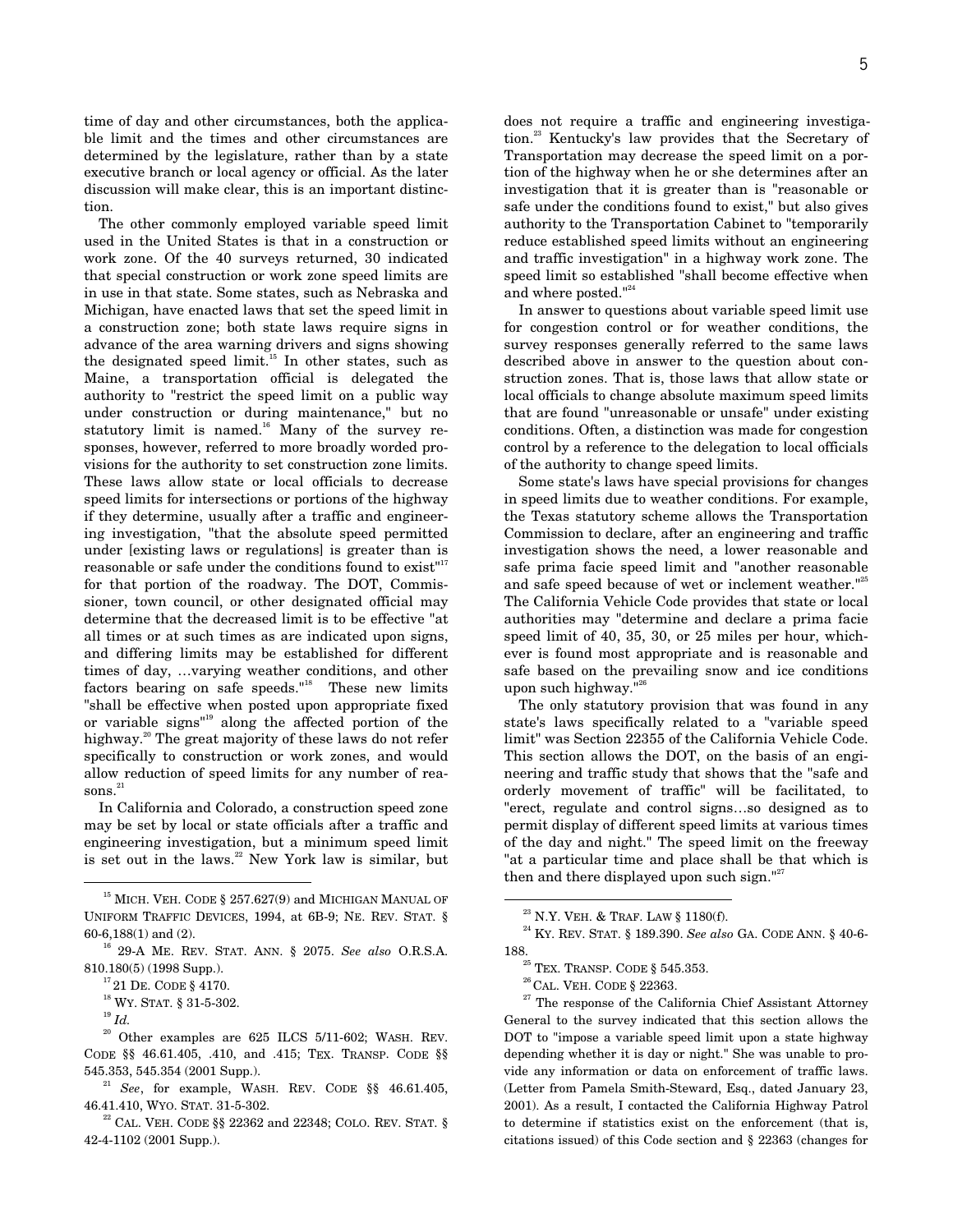None of the respondents to the survey reported any known court challenges to enforcement of the existing "variable" speed laws in each state, including the school zone, construction or work zone, or other laws that were enumerated in response to the survey questions, except Montana. That response indicated that challenges have been made, but "if the proper speed and traffic surveys are completed and signs are in place," the challenges have been unsuccessful.<sup>28</sup> The only reported case in any jurisdiction that my research revealed involved a 1966 challenge to the establishment of speed limits by the New Jersey Turnpike Authority.<sup>29</sup>

# *3. Scope of Report*

-

There are three major difficulties in the preparation of a report on judicial enforcement of "variable speed limits" in the United States. The first is that, as described above, there are very few examples of enforced variable speed limits using variable message signs that are changed from a remote location. The second difficulty is that there are 50 states, Puerto Rico, the District of Columbia, and many municipal and local jurisdictions, each with a separate set of laws, ordinances, or regulations that establish a system of traffic control. Within the parameters of this report, it would be impossible to discuss the law as it exists in each of those jurisdictions.

The third difficulty is that in almost all the states and local jurisdictions, traffic offenses are prosecuted or heard in a non-record court or in an administrative setting, where the results are not reported. Consequently, only those cases that have been appealed into a court of record can be researched and the results discussed. Although it might be possible to research more fully if only one or two jurisdictions were involved, when there are hundreds the task becomes impossible for a project such as this.

snow and ice). According to information provided, citations are issued reciting the "basic speed law" and therefore the requested statistics are not available. (Letter from California Highway Patrol, dated June 22, 2001). There are no reported cases on challenges to this section of the California Vehicle Code, based on my own research and a telephone interview with John Dunnigan, Esq., Staff Counsel, California Highway Patrol (telephone interview, June 8, 2001).

<sup>28</sup> The quoted language is from the response prepared by Colonel Bert J. Obert of the Montana Highway Patrol. In a telephone interview, Col. Obert told me that the challenges were in the local county courts, which are not record courts, and to his knowledge, none of the cases has been successfully appealed (telephone interview, May 14, 2001).

 $^{29}$  State v. Imperatore, 223 A.2d 498 (N.J. 1966). In a subsequent telephone interview, Mark Schneider, Esq., of the Legal Department of the New Jersey Transit Authority (NJTA) indicated that his office was unaware of any other subsequent case that challenged the authority of the NJTA to establish and have enforced varying speed limits on the Turnpike. (Telephone interview with Mark Schneider, May 4, 2001).

This report therefore, is intended to address judicial enforcement of speed laws in a general way, and is not meant to be a comprehensive treatment of the law in any state. Reported cases that support a point of argument or conclusion in the report will be discussed, but the reader is cautioned that not all reported cases on a particular point, in all the states, will be referenced, and not all the existing laws in all the states will be specifically mentioned. With regard to the discussion of criminal versus civil enforcement of traffic laws, and in the section on governmental immunity or liability for the creation and implementation of a system of variable speed limits, this is specifically mentioned. The reader should bear this in mind throughout the report, and should examine traffic laws in his or her particular state.

#### **B. Existing State Laws Creating Speed Limits**

#### *1. Prima Facie Laws*

The single most common form of existing excess speed law in the states prohibits driving over a speed that is "reasonable and proper"30 or "reasonable and prudent"31 for conditions in existence and also provides that driving over a specified maximum for a particular location is a prima facie violation of the law. For instance, the first section of the law provides that every person must travel at a speed that is reasonable and prudent, and a following section provides an absolute maximum speed for a highway, a city street, a school zone, etc., and also provides that driving at a speed "in excess of such limits…shall be prima facie evidence that such speed is not reasonable.<sup> $n32$ </sup> No special circumstances need to be shown to prove a violation of these laws, only evidence that the limit existed and that the driver was traveling at a speed in excess of the limit, usually including evidence of the exact speed being traveled.33 There have been cases in which the court found a violation even though the exact speed was not shown by the evidence, so long as the evidence showed that the limit had been exceeded.<sup>34</sup> No cases were found that challenged the validity of these laws as such. Fur-

laws. Wisconsin, on the other hand, is an example of those states that do not provide that exceeding a stated maximum speed is prima facie evidence of driving at an unreasonable or unsafe speed, WIS. CODE § 346.57.

<sup>33</sup> For example, Cincinnati v. Cramer, 63 Ohio. App. 526, 27 N.E.2d 406 (1940); Hirsch v. N.Y. State Dept. of Motor Vehicles 182 A.2d 761, (1992); People v. Knight, 530 N.E.2d 1273 (1988).

<sup>34</sup> *See*, for example, State v. Bookbinder, 184 A.2d 869 (1962), *affd.* 197 A.2d 35.

 <sup>30</sup> *See*, for example, OHIO REV. CODE § 4511.21; 29-A ME. REV. STAT. § 2074.

<sup>&</sup>lt;sup>31</sup> For example, TEX. TRANSP. CODE § 545.351; OR. REV. STAT. § 811-100; ARK. CODE 27-51-201; GA. CODE ANN. 40-6- 180.<br><sup>32</sup> CONN. GEN. STAT. ANN. § 14-218a, among other state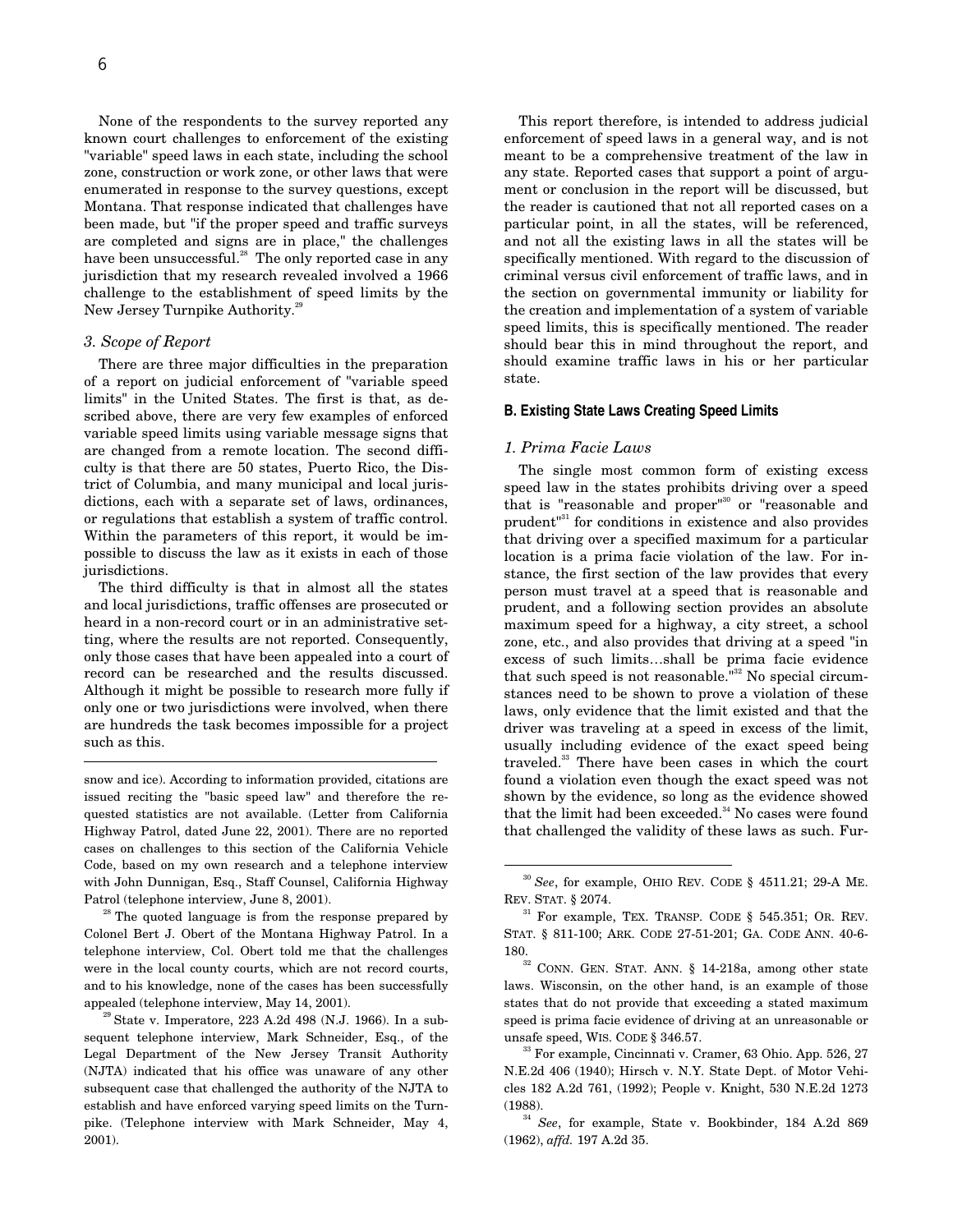ther, these laws have generally not been subject to challenge in the courts as unconstitutionally vague, so long as they contain or are read to reference specific maximum speed limits. In some instances, cases were found that contested whether speed limits were properly posted, or whether local officials had authority to enact certain speed limits. There are also cases contesting whether evidence of speed measurements by radar or other means was properly admitted. These cases will be discussed in later sections of this report.

## *2. Unspecified Maximum Limits*

In some instances, challenges have been made to sections of statutes that provided only that no driver shall exceed a speed that is "reasonable and prudent" (or similar language) depending on traffic, condition of the roadway, or other circumstances, but contain no stated absolute maximum. Some such challenges have resulted in courts finding these laws unconstitutionally vague, especially in states where a violation of traffic laws is treated as a criminal offense.<sup>35</sup> Where the law contains both a requirement for maintaining a "reasonable and prudent" speed where there is a "special hazard," and statutory maximums where there is no special hazard, courts will read the two sections together and find the law constitutional. In *State v. Pilcher*,<sup>36</sup> the court found that, to be constitutional, a law "need only be as definite and certain as the subject matter permits," and that the Utah statute met this test. The court then cited cases in 11 other states upholding similar laws,<sup>37</sup> and quoted from a New York case, *People v. Puppillo*, 38 to the effect that the law

…requires that the operator of a car shall not proceed at a speed greater than is reasonable and prudent under the conditions and having regard to the actual and potential hazards then existing. This test can be applied in evaluating the act or acts or omission to act under conditions that are actual and potential hazards at certain speeds…. Every person knows that under certain conditions the speed of a car can be dangerous and hazardous to the occupant and others using the public highway or property adjoining the same.

Since the statute "as worded is an adequate standard by which a driver's conduct can be tested," it is constitutional.<sup>39</sup>

A 1986 Georgia case, *Blackwell v. State*, 40 considered and found constitutional a driver's conviction of driving too fast for conditions. The court, citing to *Bilbrey v.*

 $State<sup>41</sup>$  found that the statute,<sup> $42$ </sup> when read in conjunction with the statute prescribing numerical maximum speed limits, "gives sufficient warning of what conduct is unlawful." Where the evidence showed that the defendant had an automobile accident on a rainy, foggy night on a dangerous curve, he could be convicted of driving too fast for conditions.

The significance of these cases to an examination of variable speed limits is in the establishment of the principle that drivers may be required to reduce speed below absolute maximum limits based on the existence of "special hazards" such as weather conditions, traffic conditions, and the presence of others adjacent to the roadway.

# *3. Laws Authorizing a Governmental Body Other than the State Legislature to Change the Statutory Limit*

States may control traffic, including enactment of any constitutional limit on the speed of driving, under the police power (See Section II.A.1 of this report). Most state legislatures have delegated, by statute, some of this power to a state DOT, a transportation commissioner, or other executive branch department or official, or to municipal or other local authorities. In some states, the authority to control traffic on a particular roadway or turnpike, including the authority to establish speed limits, has been delegated by statute to a turnpike authority.

In many states, as noted above in Section IA(2), although numerical maximum speed limits are enacted by the state legislature, the state or local officials may alter those limits under some circumstances and for certain locations, usually after a study to determine an appropriate new limit. For example, Texas Transportation Code Section 545.353 provides that if the Texas Transportation Commission determines from the results of an engineering and traffic investigation "that a prima facie speed limit…is unreasonable or unsafe on a part of the highway system," it may, by order recorded in its minutes, determine and declare a reasonable and safe prima facie speed limit, and "another reasonable and safe speed because of wet or inclement weather."<sup>43</sup> The commission "shall consider the width and condition of the pavement, the usual traffic at the affected areas, and other circumstances" in setting the new limit, which may be effective at all times or "at other times as determined"; the limit becomes effective when the commission erects signs giving notice.<sup>44</sup> The commission is to follow its established procedures in conducting the

 <sup>35</sup> People v. Firth, 168 N.Y.S.2d 949, 146 N.E.2d 682, (1957); State v. Campbell, 196 A.2d 131 (R.I. 1963); see cases cited in ANN. 6 A.L.R. 3d 1326, § 5[c].

<sup>36 636</sup> P.2d 470 (Utah 1981).

<sup>&</sup>lt;sup>37</sup> Cases from Arizona, California, Illinois, Indiana, Iowa, Maryland, Minnesota, Ohio, Pennsylvania, Texas, and Wisconsin are listed at 636 P.2d 471.

<sup>38 235</sup> N.Y.S.2d 522, 525 (1962).

<sup>39 636</sup> P.2d at 471, quoting from Puppillo, 235 N.Y.S.2d at  $^{\rm 40}$  349 S.E.2d 13 (Ga. App. 1986).

 <sup>41 254</sup> Ga. 629, 331 S.E.2d 551 (1985).

 $42$  OCGA 40-6-180, read together by the court in this case with OCGA 40-6-181.

 $43$  § 545.353(a).

<sup>44 § 545.353 (</sup>b) and (c). There are some limits on the Commission's authority under 545.353(d): it may not increase the speed limit for school buses or heavy trucks, for example, or establish a speed limit over 70 mph.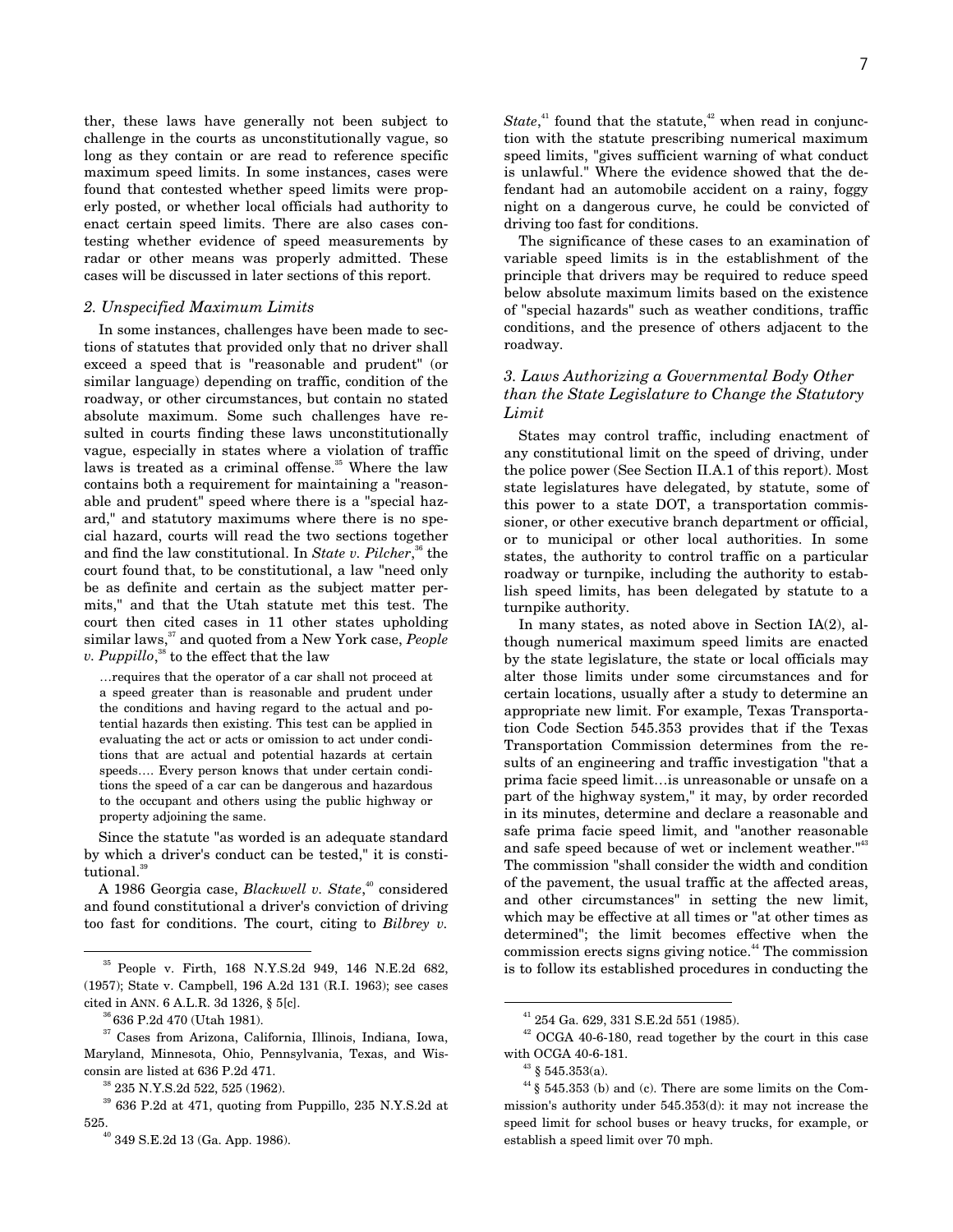investigation, but may revise the procedure "to accommodate technological advancement in traffic operation, the design and construction of highways and motor vehicles, and the safety of the motoring public."<sup>45</sup> The Texas Turnpike Authority and Regional Tollway Authorities are given similar powers to alter prima facie speed limits on highways under their jurisdiction.<sup>46</sup>

Illinois, New Jersey, Oregon, Colorado, Kentucky, and Wyoming, among other states, have enacted simi- $\text{lar}$  statutes.<sup>47</sup> As noted earlier, these laws were frequently cited in responses to the survey as authority to establish a speed limit in a construction or work zone, or because of weather conditions or traffic congestion. On that basis, it may be said that the states take these statutes to confer authority on state or local officials to establish a temporary change in the prima facie speed limits within their jurisdictions.

There were very few cases found that raise issues about the validity of this delegation of authority from the legislature to another entity to establish or change a speed limit. These cases will be discussed in the next section.

# **II. ELEMENTS OF A VIOLATION OF SPEEDING LAW AND SUCCESSFUL PROSECUTION OF VIOLATION**

#### **A. Governmental Creation of a Speed Limit—Necessary Elements**

#### *1. Governmental Authority to Set the Limit*

A state's authority to regulate traffic on public highways within the state has long been recognized as a valid exercise of the police power, a safety measure to protect the public.48 In *Jacobson v. Carlson*, 49 the court noted, "the use of automobiles and other vehicles…on public highways is subject to regulation under the police power and a large discretion is vested in the legislature in its exercise." In determining whether any particular legislative act by a state is a valid exercise of its police power, courts generally apply the test of whether the law has a "reasonable and substantial relationship" to the accomplishment of some purpose fairly within

48 The term "police power" is used here to refer to the states' authority to act to protect the public health, safety, morals, or welfare by enacting laws. *See* State v. Audley, 894 P.2d 1359 (Wash. App. Div. 1 1995); State v. Luttrell, 68 N.W.2d 332 (Neb. 1955); Jacobson v. Carlson, 4 N.W.2d 721 (Mich. 1943); State v. Smith, 276 A.2d 369, 58 N.J. 202 (1971).

the scope of the police power.<sup>50</sup> Only if the challenger to such a law shows an infringement of some constitutionally protected right will a more stringent test be applied.<sup>51</sup> It seems clear that laws regulating the speed of motorists on the highways, as an exercise of the police power to protect public safety, can meet these chal $l$ enges. $5$ 

The more complex issue arises where the authority to set speed limits or to change existing speed limits has been delegated, by statute, from the state legislature to some other entity. In an Illinois case, *City of Creve* Coeur v. Pelletier,<sup>53</sup> the court found that the City ordinance reducing the speed limit in a construction zone was a lawful exercise of the authority delegated under Illinois law. The particular section in question "empowers local authorities to declare by ordinance a reasonable and safe maximum speed limit which is greater or less than that prescribed in the Code when warranted by considerations of public safety."<sup>54</sup>

In a 1979 Texas case, the statute delegating to the State Highway and Public Transportation Commission the authority to set temporary speed limits was challenged as unconstitutional.<sup>55</sup> The court found that the statute enabling the commission to set maximum temporary speed limits is not an unconstitutional delegation of the State Legislature's authority, since

…a legislative body, after declaring a policy and fixing a primary standard, may delegate to…[an agency] power to prescribe details, [citations omitted] such as to establish rules, regulations or minimum standards reasonably necessary to carry out the expressed purpose of the act. [Citations omitted]. Thus, the existence of an area for exercise of discretion [by the agency]…does not render delegation unlawful where standards formulated for guidance and limited discretion, though general, are capable of reasonable application. [citation omitted] So long as the statute is sufficiently complete to accomplish the regulation of the particular matters falling within the Legislature's jurisdiction, the matters of detail that are reasonably necessary for the ultimate application, operation and enforcement of the law may be expressly dele-

 $^{45}$ § 545.353(e).

 $^{46}$  TEX. TRANSP. CODE  $\S$  545.354 (2001 Supp.).

<sup>47 625</sup> I.L.C.S. 5/11-602 & 604; N.J.R.S. § 39:4-98; O.R.S. 810-180; C.R.S. § 42-4-1102 (2001 Supp.); K.R.S. § 189- 390(4)(a); WYO. STAT. 31-5-302 and 31-5-303. The Wyoming Superintendent of Transportation has broad powers, but is not granted the power to "declare statewide or countywide maximum speed limits." *Id.*

<sup>49</sup> *Id*. at 723.

 <sup>50</sup> *See*, for example, Markham Advertising Co. v. State, 439 P.2d 248 (Wash. 1968).

<sup>&</sup>lt;sup>51</sup> In upholding an "anti-cruising" law against an attack on the grounds that it was an unconstitutional infringement of the right to intrastate travel, a Wisconsin court stated, "…state and local governments must enjoy some degree of flexibility to regulate access to, and use of, the publicly held instrumentalities of travel." The court characterized its test as an "intermediate level of scrutiny." Brandmiller v. Arreola, 544 N.W.2d 894 (1996). *See also* State v. Balzer, 954 P.2d 931 (1998).

<sup>52</sup>*See* 544 N.W.2d. at 899.

<sup>53 358</sup> N.E.2d 1355, 45 Ill. App. 3d 59 (1977).

 $54$  *Id.* at 1356. The section in question is § 11-604 of the Illinois Vehicle Code.

<sup>55</sup> Masquelette v. State, 579 S.W.2d 478, (*reh'g denied*, 1979).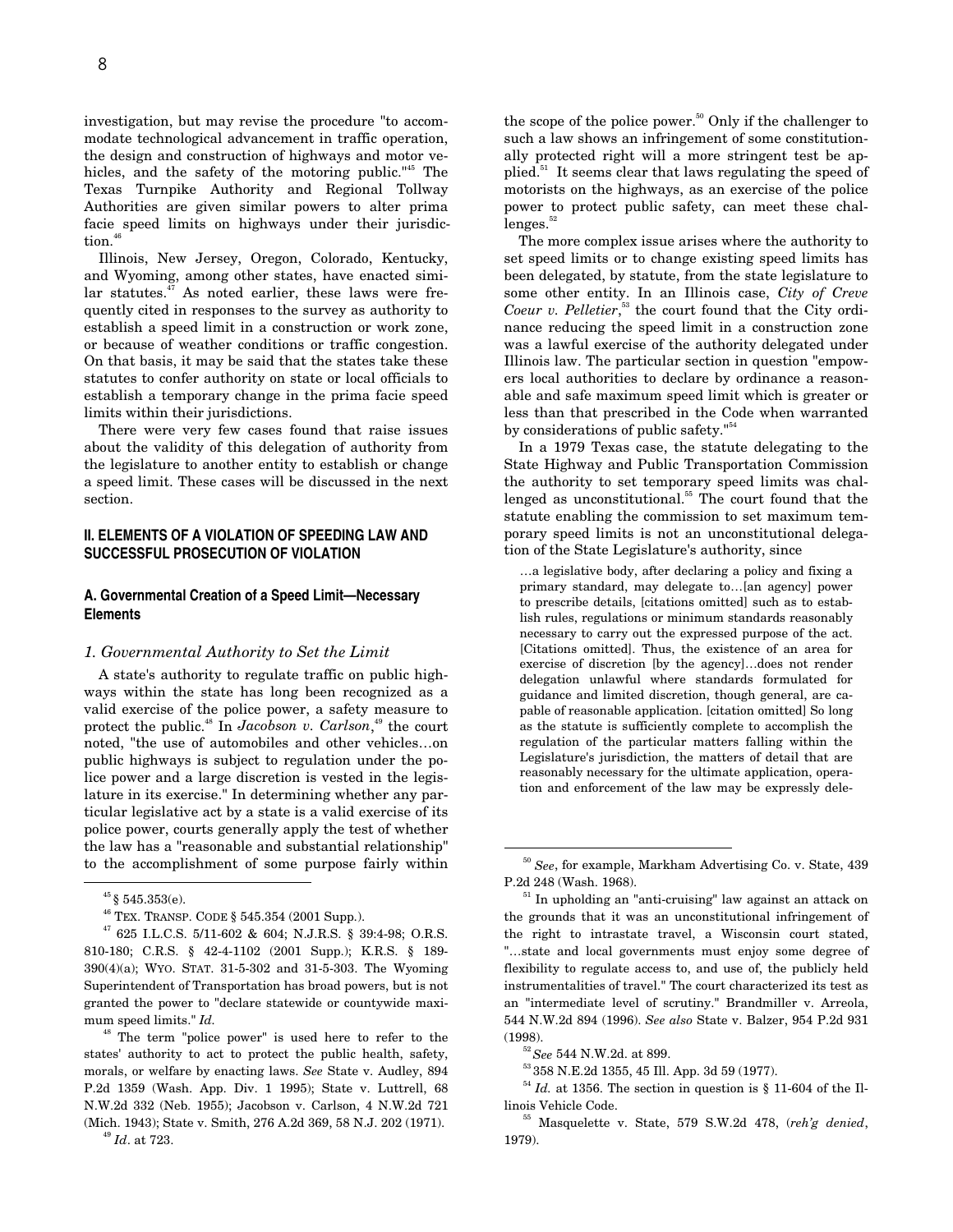gated to the authority charged with the administration of the statute. [citation omitted] $56$ 

A similar challenge to the Texas law was rejected in *Lamm v. State*, 57 where the court cited the *Masquelette* case but more succinctly held that the law was "not an unconstitutional delegation of the Legislature's authority since it contained standards limiting the discretion of the…Commission; these standards were considered necessary to effect the Legislature's purpose, and were capable of reasonable application."58 The court pointed out, in particular, that a maximum speed limit may be altered "only upon an engineering and traffic investigation;" that the Commission must follow certain procedures in conducting the investigation; and that there are other limitations on the authority to alter the limit.<sup>59</sup>

In *State v. Imperatore*, 60 a motorist who was convicted of driving 60 mph in a 45 mph construction zone on the New Jersey Turnpike challenged the Turnpike Authority's power, under New Jersey law and Turnpike regulations, to temporarily lower the speed limit and to delegate this power to lower the limit to an agent. Under N.J.S.A. 27-23-5 the Turnpike Authority has been granted by the legislature the power to "establish rules and regulations for the use" of the Turnpike, and to "do all acts and things necessary and convenient to carry out the powers expressly granted" to the Authority. N.J.S.A. 27-23-39 requires that all persons operating vehicles on the Turnpike must comply with any and all regulations adopted by the Authority "to control traffic and prohibit acts hazardous in their nature or tending to block the normal and reasonable flow of traffic." Further, "prior to adoption of any regulation,…including the designation of any speed limits, the Authority shall investigate and consider the need for" such a regulation for the safety of persons and property; notice is to be given to drivers by posting of appropriate signs. The Authority had adopted Regulation 2(C), which provides that

Where appropriate signs prescribing a lesser speed [than the 50 and 60 m.p.h. limits established by regulation] are posted or erected by a person or persons authorized by the…Authority to post or erect such signs, no vehicle within the area…where such signs are posted or erected shall be operated in excess of the speed prescribed by said signs. All vehicles consistent with the requirements of this Section shall be operated at an appropriate reduced speed when specific hazards exist with respect to traffic, road, weather or other conditions.<sup>61</sup>

The defendant did not question whether the Turnpike Authority could, under the law and regulations, set the speed limit itself; he argued that the Legislature

never authorized the Authority to redelegate to an agent the power to designate speed limits. The court characterized the question as whether the power to redelegate may be implied from the statute as a whole, as it is not explicitly given. In examining this question, the court pointed out that the "grant of an express power is always attended by such incidental authority as is fairly and reasonably necessary or appropriate to make it effective." The court noted the "uniqueness of the subject matter to be regulated," which is the speed of traffic in the face of "special conditions [that] are by nature emergent and transient. Often they arise suddenly, as in the case of a fast-drifting fog or an icy road. It would be impossible for the Authority, by regulation or resolution, to meet these specific and varied hazards as they arise." The vital goal of protecting the safety and security of people and property can "only be realized if the Authority may act through authorized agents…who are at the scene and who can ascertain what any given set of conditions may require." The court went on to say that the legislature has recognized that "under certain circumstances traffic control must vary according to the conditions present, and this is best accomplished by on-the-spot regulation rather than by general rules prospectively formulated."<sup>62</sup> Where the public is protected from arbitrary agency action by adequate warning signs and there is an opportunity for judicial review in the case of a person charged with a violation, the court found an implied power for the Authority to redelegate.

The defendant also raised the issue of whether there are adequate standards to govern the exercise of the power delegated under Regulation 2(C). The court stated that "standards need not always be explicit," and that the four corners of the statute should be examined to find the "policies and objectives which are to guide the agency and hence to circumscribe its discretion." The court then referred to the "nature of the determination involved and the official or body to whom the power is delegated," and decided that the standards were sufficient and that a "more specific standard cannot be asked for in the circumstances."<sup>63</sup>

# *2. Authority to Set the Limit Within Certain Parameters*

Where the legislature delegates to an agency or official power to establish or change a speed limit, this power is often circumscribed by certain requirements that must be met for the new limit to be effective, or limited to within certain parameters. For example, under the Code of Virginia, the Commonwealth Transportation Commissioner may alter statutory speed limits under certain circumstances; these altered limits are only effective "when prescribed after a traffic engineering investigation and when indicated on the highway by signs."64 Under the California law, the DOT may

 <sup>56 579</sup> S.W.2d at 480, quoting from Ex Parte Granviel, 561 S.W.2d 503.

 $^{57}\,$  653 S.W.2d 495 (Tex. App. 13 Dist. 1983).

 $\,$   $58}$   $\!Id.$  at 498.

<sup>59</sup> *Id.*

 $^{60}$  223 A.2d 498, 92 N.J. Super. 347 (1966).

<sup>61</sup> *See* 223 A.2d at 499.

 $\rm ^{62}233$  A.2d at 501.

<sup>&</sup>lt;sup>63</sup> 223 A.2d at 502.

<sup>64</sup> VA. CODE § 46.2-878.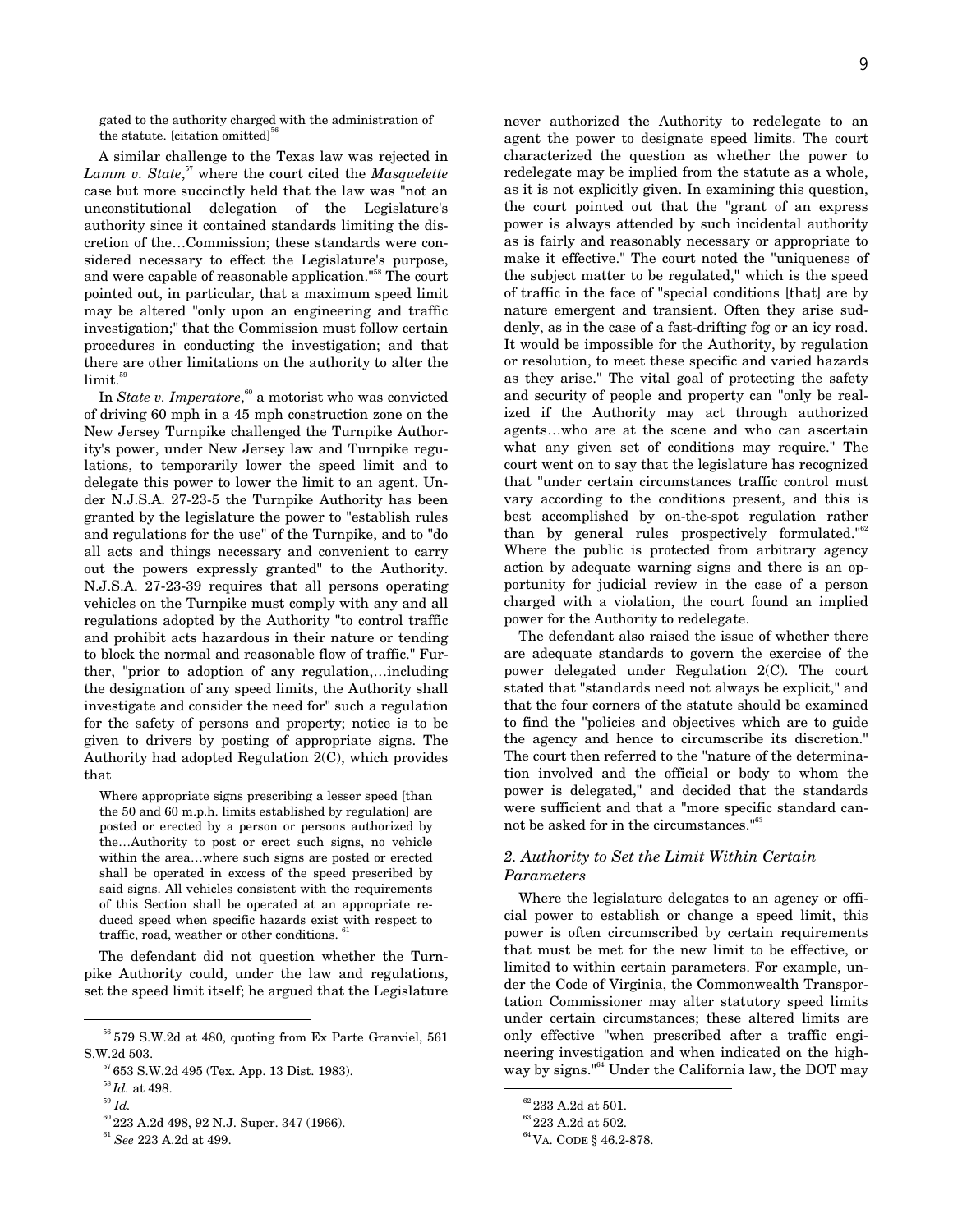establish a lowered speed limit in construction zones, but that limit "shall not be less than 25 miles per hour."65 Where such limitations are placed by the legislatures, courts have found that speed limits could not be enforced unless the limiting requirements were strictly met. For example, in the *Village of Oakwood* Hills v. Diamond,<sup>66</sup> the defendant was charged with violating a 25 mph speed limit set by Oakwood Hills by municipal ordinance. The defendant successfully challenged the validity of the ordinance, since it failed to comply with a statutory requirement that the "difference in limit between altered zones shall not be more than 10 miles per hour."<sup>67</sup> Similarly, in *In re C.*, <sup>68</sup> an Ohio court found that a city ordinance that set a speed limit lower than what was allowed by state statute was impermissible, and the effective speed limit was that stated in the statute.<sup>69</sup> In *State v. Pierce*,<sup>70</sup> the Washington State Highway Commission attempted to reduce a 70 mph speed limit to 50 mph for the stated purpose of "conserving fuel." The enabling statutes (RCW 46.61- 400 to 46.61-425) provided that the Commission had authority to lower the speed limit if it determined "upon the basis of an engineering and traffic investigation" that the existing maximum speed limit was "greater than is reasonable or safe" for existing conditions. The court held that the 50 mph speed limit was invalid as beyond the power of the Commission to declare, and that the Commission could only exercise "those powers conferred either expressly or by necessary implication."<sup>71</sup>

A number of cases that construe local speed-limitsetting ordinances are of the "speed trap" variety. See, for example, *People v. Stone* 72 and *Rose v. Village of Peninsula*73 Again, these cases hold that, to effectively change the speed limit, all special requirements of the delegation of authority must be met.

#### *3. Necessity to Post*

State laws that establish or allow for the establishment of special speed limits other than a general "statewide" limit require that these different limits be posted in order to be effective. For example, the New Jersey Code provides that, with respect to state highways, if the Commissioner of Transportation determines on the basis of a traffic and engineering investigation that the general statewide limit is too high or low for a particular location, the limit may be changed by regulation. The newly designated limit "shall be prima facie lawful at all times or at such times as may be determined, when appropriate signs giving notice thereof are erected...." $\frac{1}{14}$  The Texas Transportation Commission may declare an altered prima facie speed limit based on the results of an investigation, and this altered limit "is effective when the commission erects signs giving notice of the new limit."75

Likewise, when a local government unit sets a speed limit for highways or streets under its jurisdiction, such a limit must be posted to be effective, $76$  and at least posted where the driving public may encounter the signs. Wisconsin law requires erection of signs showing lower limits in villages, cities, and on "rustic roads" at points "necessary to give adequate warning to users of the highway in question." However, "an alleged failure to post" as required is not a defense to a charge of speeding, if official signs giving notice have been erected at those points "where a person traversing such highway would enter it from an area where a different speed limit is in effect." $77$ 

The case law overwhelmingly upholds the posting requirement. There are a few cases that hold that a motorist is in violation of speeding laws where evidence shows that he exceeded a general statewide limit, even in the absence of evidence that the limit was posted in the immediate vicinity of the offense.<sup>78</sup> Generally, however, the cases reenforce this requirement for posting of speed limits before they can be enforced. The following are some of the cases, in some of the states, where the posting requirement has been considered by the courts: in New York, *People v. Praete*79 and *People v. Fox*; 80 in Ohio, *Village of Kirkland Hills v. McGrath*;<sup>81</sup> in California, *Reynolds v. Filomeo*;<sup>82</sup> in New Jersey, *State v. Hubschman*; 83 in Pennsylvania, *Commonwealth v. Cogan.*<sup>84</sup>

In the *Cogan* case, the appellant had been cited for driving 42 mph in a 25 mph zone within the municipality of Latrobe. At trial, the evidence showed that the

<sup>76</sup> *See*, for example, N.Y. VEH. & TRAF. LAW § 1683; OHIO REV. CODE § 4511.21(K).

- 78 For example, People v. Kane, 243 N.Y.S.2d 809 (1963).
- 79 545 N.Y.S.2d 499 (1989).
- $^{80}$  596 N.Y.S.2d 984 (1993).
- 81 624 N.E.2d 255 (Ohio App. 11 Dist. 1993).
- 82 236 P.2d 801 (1951).

84 492 A.2d 1388 (1985).

 <sup>65</sup> CAL. VEH. CODE § 22362.

<sup>66 465</sup> N.E.2d 662, 125 Ill. App. 3d 58 (1984).

 $67465$  N.E.2d at 665. Ill. REV. STAT. 1983, ch. 95 1/2, para. 11-604.

<sup>&</sup>lt;sup>68</sup> 334 N.E.2d 545 (1975).

 $^{69}$  There is an opinion of the Attorney General of Texas on this issue, Opinion No. JC-0079, July 14, 1999. This opinion interprets Texas Transportation Code § 545.355, providing in relevant part that a commissioners' court may "declare a lower speed limit [than the statutory limit] of not less than 30 miles per hour on a county road or highway," if the commissioners determine that the existing limit is unreasonable or unsafe.

 $\rm ^{70}$  523 P.2d 1201 (Wash. App. 1974).

 $^{\rm 71}$   $Id.$  at 1203.

 $^{72}$  524 N.Y.S.2d 1001 (1988).

<sup>73 839</sup> F. Supp. 517 (N.D. Ohio 1993).

 $^{74}$  N.J.S.A. 39:4-98.

<sup>75</sup> TEX. TRANSP. CODE § 545.353. All the state laws that I examined required posting of an altered speed limit when the limit was changed on the basis of a traffic engineering investigation.

 $77$  WIS. STAT. ANN. § 346.57(6).

<sup>&</sup>lt;sup>83</sup> 195 A.2d 913 (1963).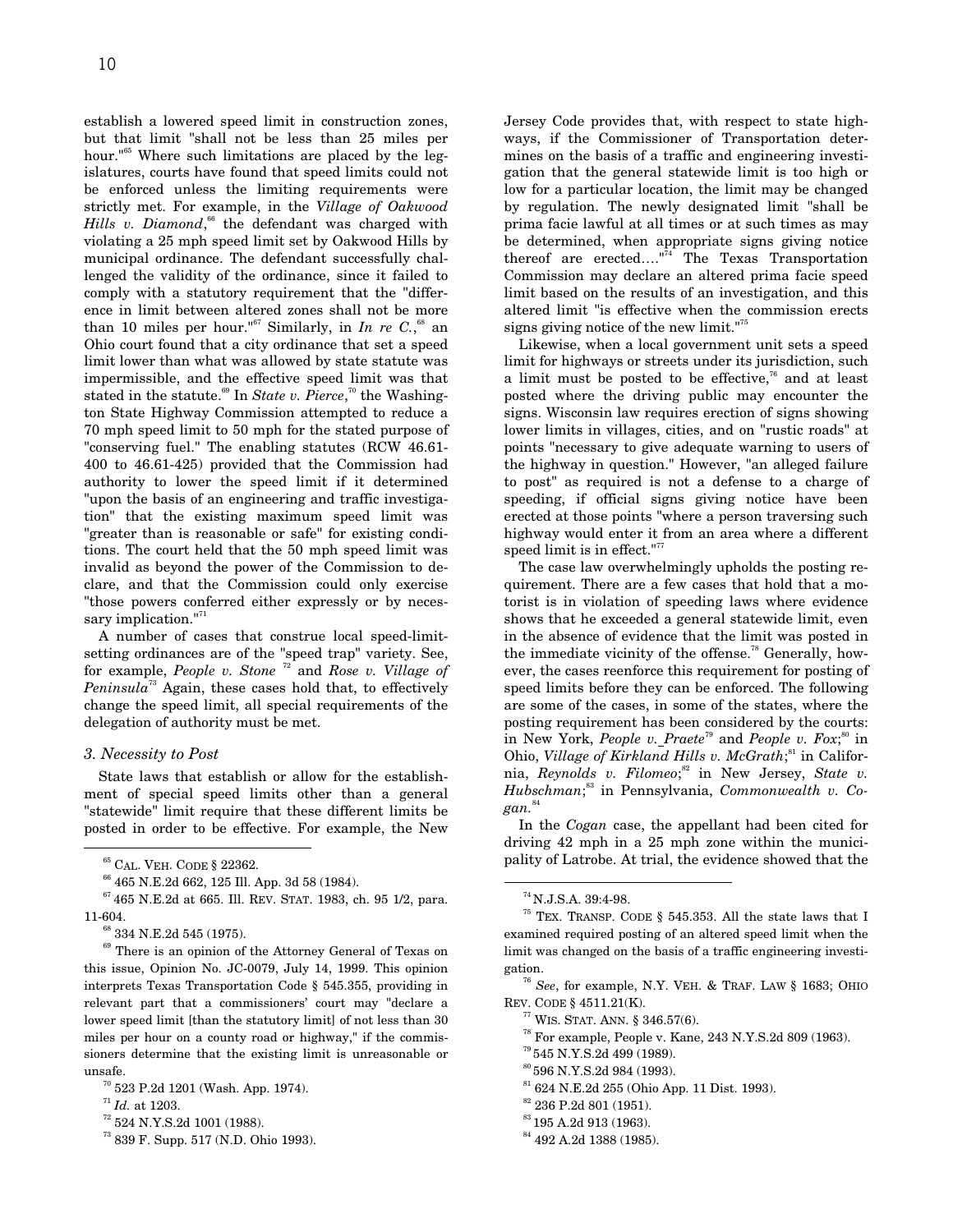DOT had, based on a traffic and engineering investigation, established a speed limit of 40 mph for the portion of highway in question; however, that limit had never been posted on the highway. The municipality of Latrobe had established and posted a 25 mph speed limit on the highway in 1958 and had maintained and enforced it since that time. The court found that the 25 mph speed limit was valid and enforceable, since the 40 mph limit, although set by the Department, had never been posted as required by 75 Pa. C.S.A, Section 3362(b), providing that "no maximum speed limit…shall be effective unless posted on fixed or variable official traffic-control devices erected in accordance with" Department regulations, and therefore was never in effect. Under Pennsylvania law, a local government unit could alter maximum speed limits,<sup>85</sup> and the court found that in the absence of "a due exercise of the Department's power," the municipality could establish the speed limit.<sup>8</sup>

#### **B. Prosecution of a Speeding Violation—Proving the Case**

This section will address the elements of the offense of speeding in violation of law, enforcement differences in a civil or criminal proceeding, and sufficiency of the evidence to sustain a conviction or finding of a violation. Details of civil and criminal proceedings in each state, or whether a particular state provides for criminal or civil penalties, will not be addressed, except by way of example. Issues involving proof of identity of the driver will only be addressed in the later discussion of photo enforcement. Those elements of the offense or proof that would be most relevant to variable speed limits will be discussed.

#### *1. Criminal or Civil Proceeding*

Many states have, by statute, instituted a civil hearing process for the adjudication of minor traffic offenses. For example, Washington in 1981 "decriminalized" some traffic offenses, including speeding offenses.<sup>87</sup> Other States, such as Alabama,<sup>88</sup> South Dakota,<sup>89</sup> and South Carolina,<sup>80</sup> continue to treat the traffic offense of speeding as a criminal misdemeanor offense. In both civil and criminal proceedings, as well as in an administrative process such as provided for by District of Columbia law, $91$ <sup>the</sup> person alleged to have violated a speed limit is entitled to notice and the right to be

85 75 PA. CONS. STAT. ANN. § 3363 and § 6109.

87 WASH. REV. CODE § 43.63. *See also* 29-A ME. REV. STAT. ANN. § 103: "A traffic infraction is not a crime."

89 S.C.D.L. § 32-25-3.

 $90$  Section 56-5-1520(G) of the South Carolina Code provides that any violation of speed limits set by § 56-5-1520 (relating to prima facie maximums) is a misdemeanor.

<sup>91</sup> Traffic Adjudication Act of 1978, D.C. CODE  $\S$  40-601 through 40-642.

heard before any penalty is assessed. $92$  The notice, whether it is a citation or summons and complaint, must clearly advise the motorist of the charge, but does not generally need to follow particular language, *U.S. v. LeHouillier*. 93

In neither quasi-criminal, criminal, nor civil proceedings is the motorist entitled to a jury trial or court appointed counsel for the simple offense of speeding,  $94$ and it is not a denial of equal protection to decriminalize minor offenses.<sup>95</sup>

The burden of proof in all cases is on the charging jurisdiction, whether that is the state or a local government. There are numerous cases holding that the burden of proof lies with the state or local jurisdiction, as is the case in any criminal prosecution, such as *People v. Behjat*, <sup>96</sup> *State v. Green*, 97 and *People v. Henig*. 98 In cases where state statutory law provides for a civil proceeding, the law also requires that the charging jurisdiction bears the burden of proof. For example, the Oregon statute provides that the "state, municipality or political subdivision shall have the burden of proving the alleged traffic infraction."<sup>99</sup>

The most important difference in civil or criminal proceedings is the standard of proof. In civil or administrative proceedings, the standard of proof may be a preponderance of the evidence,<sup>100</sup> or clear and convincing evidence.<sup>101</sup> The standard of "clear and convincing evidence" is something more than a preponderance, but less than proof beyond a reasonable doubt; it is the kind

<sup>93</sup> 935 F. Supp. 1146 (1996).

<sup>94</sup> *See* People v. Oppenheimer, 116 Cal. Rptr. 795, at 798, 799; Duncan v. La*.*, 391 U.S. 145 (1968). For the proposition that jury trials are not afforded for minor traffic offenses generally, see State v. Bennion, 730 P.2d 952 (Idaho 1986). Several states' laws provide that no jury trial is available, *i.e.*, OR. REV. STAT. 153.575.

<sup>95</sup> *See inter alia,* People v. Lewis, 745 P.2d 668 (Colo. 1987).

- 96 101 Cal. Rptr. 2d 193 (Cal. Super. 2000).
- $^{97}$  743 A.2d 357 (2000).
- $\rm ^{98}$  505 N.Y.S.2d 174 (1986).

 $^{99}$  O.R.S. 153.575; to the same effect, see WASH. REV. CODE 46.63-090(3).

<sup>100</sup> The standard of proof generally applied in civil proceedings is the preponderance of the evidence standard. Hansen v. Hansen, 958 P.2d 931 (Utah 1998). For a discussion of the use of preponderance of the evidence or clear and convincing evidence in administrative proceedings, see 2 Fed. Proc., L. Ed. § 2:197, "Standard of Proof" (Administrative Procedure).

 $101$  Iddings v. Mee-Lee, 919 P.2d 263 (Hawaii 1996); In re C.R.B*.*, 814 P.2d 1197 (Wash. App. Div. 1 1991).

 $\rm ^{86}$  492 A.2d at 1390.

 $8^8$  AL. CODE § 32-5A-171; 32-5A-3.

 <sup>92</sup> *See*, for example, WASH. REV. STAT. 46-63.070(3); Colorado Rules for Traffic Infractions, 7B C.R.S. For a discussion of the process that is due a motorist generally, see U.S. ex Rel Verdone v. Circuit Court for Taylor County, 851 F. Supp. 345 (W.D. Wis. 1993), to the effect that notice and a hearing are required whenever protected liberty or property interests are at stake. *See also* Depiero v. City of Macedonia, 180 F.3d 770 (6th Cir. 1999) at 787.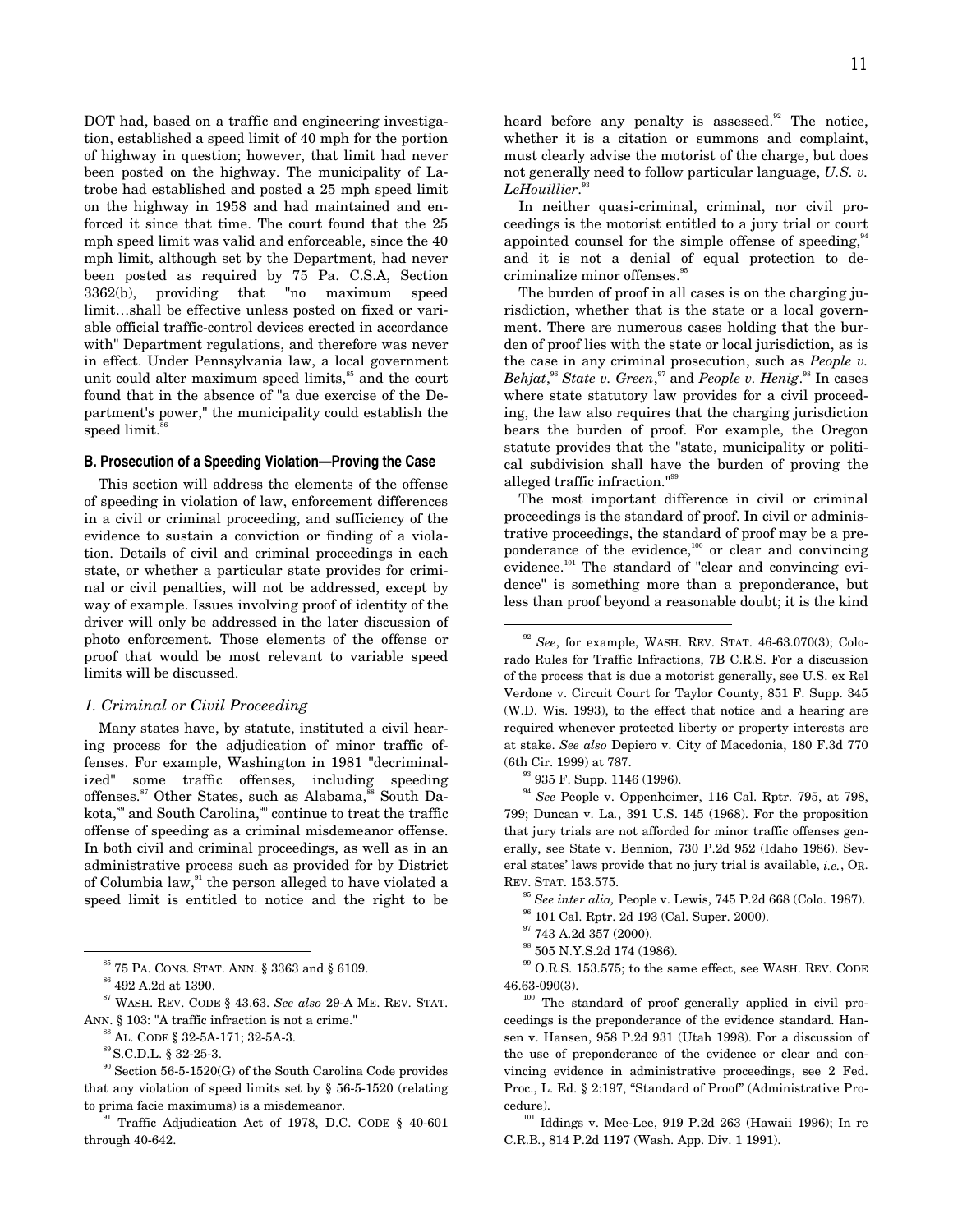of proof that would persuade a trier of fact that the truth of the contention is highly probable.<sup>102</sup> Most of the state statutory schemes that "decriminalize" minor traffic offenses adopted a preponderance of the evidence standard; $103$  the District of Columbia Traffic Adjudication Act provides for a standard of clear and convincing evidence.<sup>104</sup>

In criminal proceedings, the standard of proof is "beyond a reasonable doubt," which is, of course, the most difficult standard to meet. $105$  In those jurisdictions where speeding is treated as a misdemeanor offense, this is the standard that would apply.<sup>106</sup> In *People v.* Sperbeck,<sup>107</sup> the court said of such a prosecution, whether or not it's called a crime in the statute or ordinance, "criminal law rules of presumption of innocence and the necessity of proof beyond a reasonable doubt should apply," citing to *People v. Hildebrandt*. 108

Because of the different standard of proof in criminal and administrative proceedings, a defendant may be found "not guilty" in a criminal trial, but still be subjected to administrative sanctions (such as having his or her driver's license revoked) for traffic offenses.<sup>109</sup>

"Whether an offense defined by statute is civil or criminal is primarily a matter of statutory construction," the court held in *State v. Anton*,<sup>110</sup> a case considering the revision of Maine traffic laws that reclassified certain offenses from criminal to civil. In the *Anton* case, the violations at issue were exceeding the speed limit.<sup>111</sup> The court held that, although the primary consideration may be the statutory construction and expressed legislative intent, the purpose of making a minor traffic offense into a civil infraction "may not be achieved by a mere change in the label of the offense. $"$ <sup>112</sup> Rather, the court held, several factors must be considered, including the severity of the penalty imposed, whether the penalty may be imprisonment, whether a fine is so large that it may be considered punitive, and whether enforcement is characterized by arrest and

103 For example, WASH. REV. CODE § 46.63-090(3); O.R.S. 153.575 (2); *see also* State v. Brown, 318 N.W.2d 370 (Wis. 1982).

104 D.C. Code § 40-616.

 $^{105}$   $See,$  for example, Kirtland Hills v. McGrath,  $624$   $\rm{N.E.2d}$ 255 (Ohio App. 11 Dist. 1993), at 258; *see also* cases at note 102, *infra.*

<sup>3</sup> See, for example, State v. Lomack, 476 N.W.2d 237 (Neb. 1991).

107 165 N.Y.S.2d 958, 959 (1957).

<sup>109</sup> *See* discussion at 2 Fed. Proc., L. Ed. § 2:197, "Standard of Proof" (Administrative Procedure).

 $^{\scriptscriptstyle 112}$  463 A.2d at 706.

detention, citing *Kennedy v. Mendoza-Martinez*<sup>113</sup> and *Brown v. Multnomah County District Court*. 114 In the *Brown* case, the court considered whether the Oregon legislature could revise the Vehicle Code to place the first offense of driving a motor vehicle under the influence of intoxicants into a statutory category of "traffic infractions" and thereby make it a civil offense rather than a criminal offense. The court held that the State legislature had the power to "devis[e] a system of traffic laws," so long as it did not "depart from a constitutional standard." $115$  "There is no easy test for when the imposition of a sanction is a 'criminal prosecution' within the meaning of constitutional guarantees," the court stated, but there are a number of indicia that have been used.<sup>116</sup> The court then adopted a test that uses five criteria: 1) Type of offense, 2) Penalty, 3) Collateral consequences, 4) Punitive significance, and 5) Arrest and detention. Applying this test, the court concluded that under Oregon's law, the offense of driving under the influence "and its enforcement and punishment retain too many penal characteristics not to be a 'criminal prosecution'".117 The court was careful to point out that its decision affected the status only of the offense of driving under the influence, and not other, less serious, traffic offenses.<sup>118</sup> In sum, although the statutory language is important in determining whether a traffic offense is civil or criminal, courts may look beyond the language to make a final determination.<sup>119</sup> In the case of speeding offenses, the determination has been that violation of speed laws, as opposed to more "serious" offenses, may be a civil offense.

# *2. Proof of the Limit Where the Violation Occurred, and Proof that the Limit was Posted*

*a. Proof of Limit*.—Many states' laws prohibiting driving at excessive speed provide that the charging instrument or summons and complaint must state the particulars of the offense, including the speed at which it is alleged the motorist was traveling and the speed limit in effect at the place where the violation occurred. This is the case whether a violation is considered to be either a civil or a criminal offense.<sup>120</sup> Evidence of the applicable limit at the place of the alleged violation is a required part of the case that the state must make, especially where a state or local agency has altered a statutory speed  $limit.<sup>121</sup>$ 

<sup>116</sup> *Id.*

 $120$  NEB. REV. STAT. § 60-6,194; OR. REV. STAT. § 153-530; COLO. REV. STAT. § 42-4-1101(5); ARK. CODE § 27-51-201; DEL. CODE ANN. § 21-4174.

 <sup>102</sup> Bando v. Clure Bros. Furniture, 980 P.2d 323 (Wyo. 1999); Kruse v. Horlamus Industries, Inc*.*, 387 N.W.2d 64 (Wis. 1986).

<sup>&</sup>lt;sup>108</sup> 126 N.E.2d 377.

 $110$  463 A.2d 703 (Me. 1983) at 705, citing to United States v*.* Ward, 448 U.S. 242.

 $111$  29 M.R.S.A. § 1251.

<sup>&</sup>lt;sup>113</sup> 372 U.S. 144 (1963). 114 570 P.2d 52, 280 Or. 95 (1977).

 $\rm ^{115}570$  P.2d at 57.

 $\rm ^{117}$  570 P.2d at 60.

<sup>118</sup> *Id.* at 61.

<sup>119</sup> *See also* Nickelson v. People, 607 P.2d 904 (Wy. 1980); State v. Bennion, 730 P.2d 952 (Idaho 1986); State v. Freeman, 487 A.2d 1175 (Me. 1985).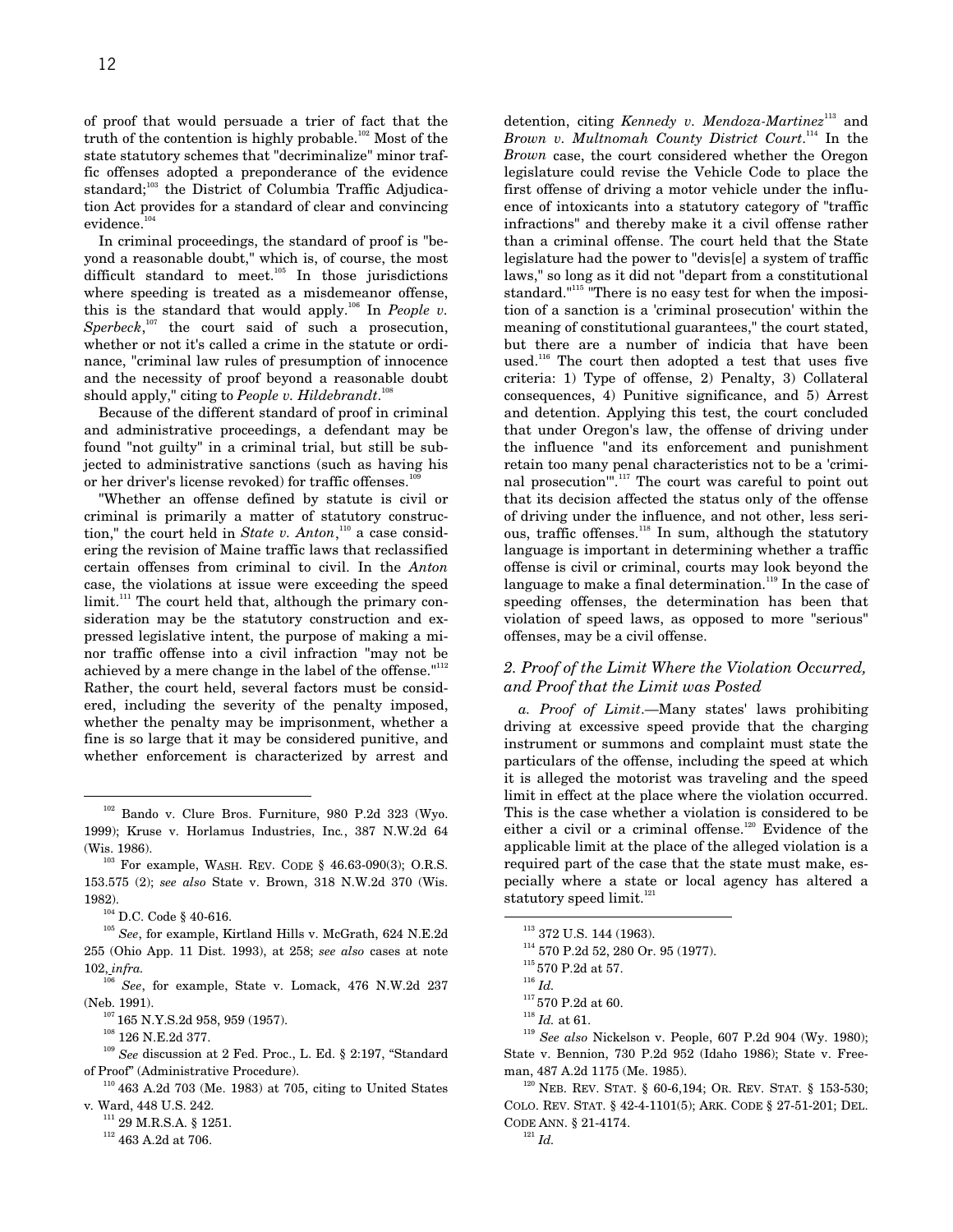The case law also requires that, where the speed limit has been changed from a "statewide" generally applicable limit, evidence must be produced that proves what speed limit was in effect at the place of the violation.<sup>122</sup> For example, where a motorist was charged with exceeding the speed limit in a school zone, the state had the burden of showing that the 25 mph limit for a school zone was actually in effect at the time. $123$ 

The only cases that were found that did not require proof of the existing speed limit were those where the court could take judicial notice of the existing limit, as it was a statewide statutory limit that had not been altered because of existing circumstances.<sup>124</sup> Clearly, this would not be the case where variable speed limits are being enforced.

*b. Limit was Posted*.*—*The posting requirement would be an essential element of the civil adjudication or prosecution of a "variable" speed limit violation. Most of the laws that allow for changes in speed limits require posting for the altered limit to be effective.<sup>125</sup> In the case law also, speed limits must be posted for a violation to be proved, and the burden of proof is on the charging authority to show that the limit was posted.<sup>126</sup> In most cases, this means that evidence of signs along the highway or roadway must be shown; however, in *State v. Hubschman*,<sup>127</sup> the court found that the posting requirement was met by handing out regulations that applied on the Garden State Parkway at toll booths where motorists entered the Parkway. In *People v. Silcox,*<sup>128</sup> the court held that the proof must show that the signs were posted at the time of the offense, not at the time of the hearing. As the court stated in *Mitchell v. Wilkerson*<sup>129</sup> the "obvious purpose of [the provision requiring the display of signs] is to notify or warn the operator of an automobile of the speed restriction in that zone or area." Therefore, in enforcement of variable speed limits, where a motorist would pass from a zone of one speed limit to another zone with a different limit, the evidence would need to show that posting signs, warnings, or other notification were observable by the motorist before a citation was issued*.* <sup>130</sup> For ex-

 122. *See*, for example, People v. Praete, 575 N.Y.S.2d 623 (1989).

123 State v. Green, 743 A.2d 357 (A.D. 2000); State v. Beierle*,* 325 N.J. Super. 395, 739 A.2d 465 (A.D. 1999).

<sup>124</sup> *See* People v. Kane, note 78 *supra*; People v. Fox, 596 N.Y.S.2d 984 (1993).

 $^{125}$  For example, KY. REV. STAT.  $\S$  189.390; ILL. VEH. CODE 625 ILCS 5/11-605; OHIO VEH. CODE § 4511.21.

<sup>126</sup> *See*, for example, Daniels v. City and County of San Francisco. 255 P.2d 785, at 792, where the court stated, "[T]he signposting of a highway is absolutely essential for the application of the lower prima facie speed limits."

 $^{127}$  195 A.2d 913 (1963).

 $^{128}$  228 N.Y.S.2d 634 (1962).

129 193 Va. 121, 67 S.E.2d 912 (1952).

<sup>130</sup> A question that may arise in enforcement of variable speed limits is, what will happen if the law enforcement officer issuing the citation cannot see the posting signs from the spot ample, in the *Hubschman* case, the court found that copies of the regulations were passed out where motorists were entering the Parkway—so they would be most likely to receive a copy*.* In *People v. Praete,*<sup>131</sup> the court found that where the motorist had driven past the signs stating the changed speed limit, he could be prosecuted for speeding since he had "actual" notice.

c. *Proof that Posting Signs Were Visible to the Driver.—*Beyond proof of posting, there must be evidence that the speed limit signs could be seen by the driver. Proof that the signs were in existence at a place where passing motorists could see them should be sufficient for this purpose. $132$  When there is evidence that a sign was not legible or visible, the charges will be dismissed. In *People v. Fox*,<sup>133</sup> the court held that, where foliage had obliterated a speed sign, the posted limit could not be enforced against an alleged violator, stating that, "Signs must be properly posted and readable." In this case "the sign was obliterated and therefore did not comply with either statutory or regulatory law."<sup>134</sup>

# *3. Proof of "Special Circumstances" Necessary to Create an Offense or Justify a Decreased Speed Limit*

The rationale for use of a "variable" speed limit is that changing circumstances may warrant a lower limit than is usually applicable for a particular area or section of highway. This is the case for special limits for school zones and construction zones, as well as lower speeds for inclement weather, that are in use today. It

where he is observing traffic; that is, the officer sets up a radar unit *between* electronic signs. In telephone interviews with state police officers in Washington, where a variable speed limit for weather conditions is enforced on I-90, and in New Jersey, where variable speed limits have been in use on the Turnpike for years, I was told, essentially, that this is not a problem. In both instances, radio contact is maintained with DOT or Turnpike officials who set the speed limits, and the officer is informed of the limit being posted. While the "mechanics" of enforcement of variable speed limits is clearly beyond the scope of this report, I can see no reason, based on case law, that either testimony from the officials setting the limit, or an affidavit, could not be used to prove the speed limit, if the law enforcement officer could not see a posting at the time of issuing a citation. In the Snoqualmie Pass area of Washington, where variable limits are enforced on I-90, the computer software used by Washington DOT archives the changes that are made to the speed limit. If a police officer requests the record when a citation is challenged in court, the computer log "print-out" is provided, showing the speed limit for each section of the variable speed zone for the day and time in question (Interview with Mike Gousse and Lynn Cooke, Washington State DOT, July 17, 2001).

<sup>131</sup> 545 N.Y.S.2d 499 (1989).

 $\overline{a}$ 

133 596 N.Y.S.2d 984 (Just. Ct. 1993).

134 596 N.Y.S.2d at 988. *See*, *generally*, N.Y. VEH. & TRAF. LAW § 1110(b), (McKinney 1996).

<sup>132</sup> *Id.*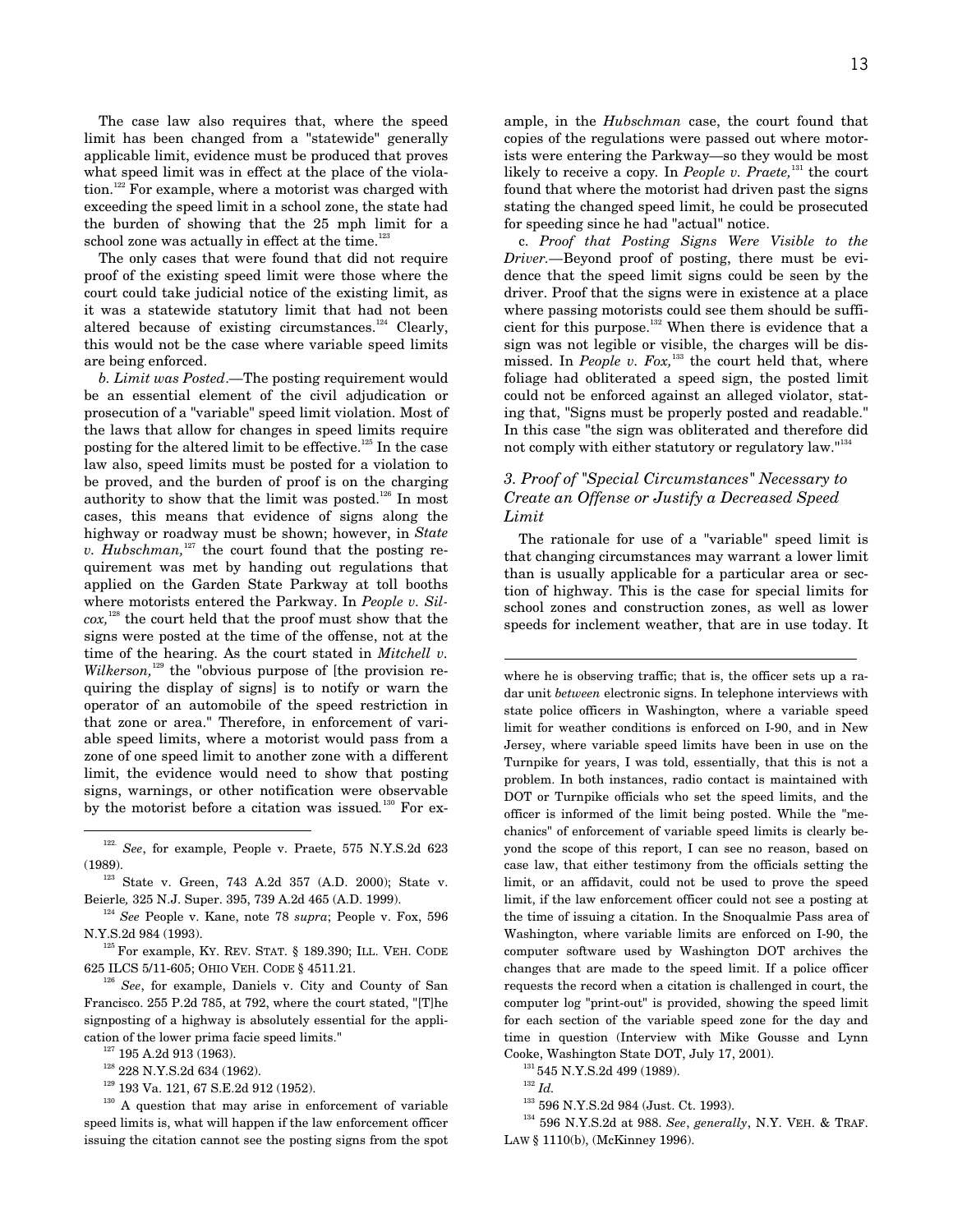can be anticipated that, in a challenge to a variable speed limit enforcement, proof would be required as to what circumstances justified a lower speed limit at the place of the alleged violation, just as challenges have been raised in some cases involving school zones and construction zones. In *State v. Roberts*, 135 the court held that the prosecution must prove that the motorist exceeded the school zone limit during recess or opening or closing hours of school; proof of activation of the flashing light was not enough. A similar challenge was upheld in *State v. Beierle*,<sup>136</sup> where the state had to show that the school zone law was in effect at the time of the alleged violation.

This kind of evidence of special circumstances will be required for enforcement of variable speed limits, and most likely challenges will also be made that will require a showing that the agency that changed the limit followed any required procedures, such as conducting a traffic and engineering investigation, before a determination to lower the speed limit was made. For example, in *State v. Pierce*, 137 where the Washington State Highway Commission had decreased speed limits on some highways and posted the new limits, citations of motorists for violations were challenged. Although the Commission had authority to decrease the speed limit for safety reasons "under the conditions found to exist" on the affected part of the highway, the evidence showed that the limit had been reduced as a means to conserve fuel. Further, the court found that there was "no showing in this instance that any 'engineering and traffic investigation' was conducted as a basis for the action of the commission," and the charges of exceeding the speed limit were dismissed. $138$ 

The considerations and issues here are somewhat analogous to those raised in a series of California cases, construing the "anti-speed trap" law in that state. Under provisions of the California Vehicle Code, the use of a speed trap is prohibited, $139$  and a speed trap is defined as enforcement by use of radar of a speed limit on a highway with a prima facie speed limit that is not justified by a traffic and engineering study conducted within the past 5 years. $140$  The result is that, in any enforcement action where the prosecuting authority wants to introduce evidence of defendant's speed as measured by radar, a certified copy or the original of a traffic and engineering survey that justifies the speed limit must be produced in evidence. The survey must have been conducted less than  $5$  years before the offense.<sup>141</sup> The

140 CAL. VEH. CODE § 40802(b).

courts have held that the survey must be physically in the court,<sup>142</sup> that a summary of the survey would not suffice, $143$  and that the survey must show that the speed limit is justified.<sup>144</sup> These cases are worth examining in a consideration of enforcement of a variable speed limit that is presumably also to be justified by traffic and engineering surveys and investigations. However, there should be a substantial difference in the court's consideration and interpretation of a law that is adopted specifically to prohibit "speed traps," as the California law clearly is, $145$  and a law that is designed to provide for creation of valid variable speed limits. On this point, it may be noted that those cases such as *State v. Imperatore*<sup>146</sup> would provide the basis for an argument that the traffic and engineering study need only show the need for a variable speed limit for those special circumstances occurring at a particular location, and not that a particular speed limit must be displayed and enforced at any given time.

Other cases on the point of introducing evidence of traffic and engineering investigations are discussed in Section II.A.2, above.

# *4. Proof of Speed in Excess of Limit*

It goes without saying that, where the state has the burden of proof, the evidence must show that the motorist in question was exceeding the applicable speed limit. In adjudication of a variable speed limit offense, the same kind of evidence of speed that would be adduced in any speeding case would be used. That is, the testimony of a police officer, based on his visual observations, usually in combination with testimony about measurements of speed by radar, a "pacing vehicle" speedometer, laser, or perhaps photo-enforcement technology. There are numerous cases raising issues about when such evidence is sufficient to support a finding of a violation. A few examples are *Howe v. Adduci*, 147 where the police officer testified to his training in visual estimates of speed as well as the use of radar devices; *Commissioner v. Hunt*, 148 related to timing by aircraft; *Ochoa v. State*, 149 where the court upheld a conviction based on the police officer's visual observation, but excluded evidence based on a radar reading; and *Commissioner v. Kittleberger*, 150 which outlines the evidence required to sustain a conviction for speeding. These issues are not unique to a situation involving variable speed limits, however, and no lengthy discussion of these cases is required. Responses to the survey show that, where variable speed limits are now in force,

142 People v. Earnest, *id.*

144 People v. Smith, *supra.*

- <sup>146</sup> 223 A.2d 498 (1966).
- <sup>147</sup> 640 N.Y.S.2d 225 (1996).
- 148 5 Pa. D. &. C 4th 220 (1989). 149 994 S.W.2d 283 (Tex. App., El Paso 1999).
- <sup>150</sup> 616 A.2d 1 (1992).

 <sup>135</sup> No. C-960373, (1st Dist.) 1996 Ohio App., LEXIS 5886.

 $^{136}$  739 A.2d 465 (N.J. 2000).

<sup>137 523</sup> P.2d 1201 (Wash. App. 1974).

 $\rm ^{138}$  523 P.2d 1203.

<sup>139</sup> CAL. VEH. CODE § 40801.

<sup>141</sup> People v. Goulet, 17 Cal. Rptr. 2d 801 (1992); People v. Goodrich, 39 Cal. Rptr. 2d 154 (1994); People v. Earnest, 40 Cal. Rptr. 2d 304 (1995); People v. Ellis, 40 Cal. Rptr. 2d 111 (1995); People v. Smith, 173 Cal. Rptr. 659 (1981) and cases cited therein at p. 660.

<sup>143</sup> People v. Ellis, *supra.*

<sup>145</sup> *See*, for example, language in People v. Goulet, 17 Cal. Rptr. 2d at 803. *See* cases cited at note 141, *supra*.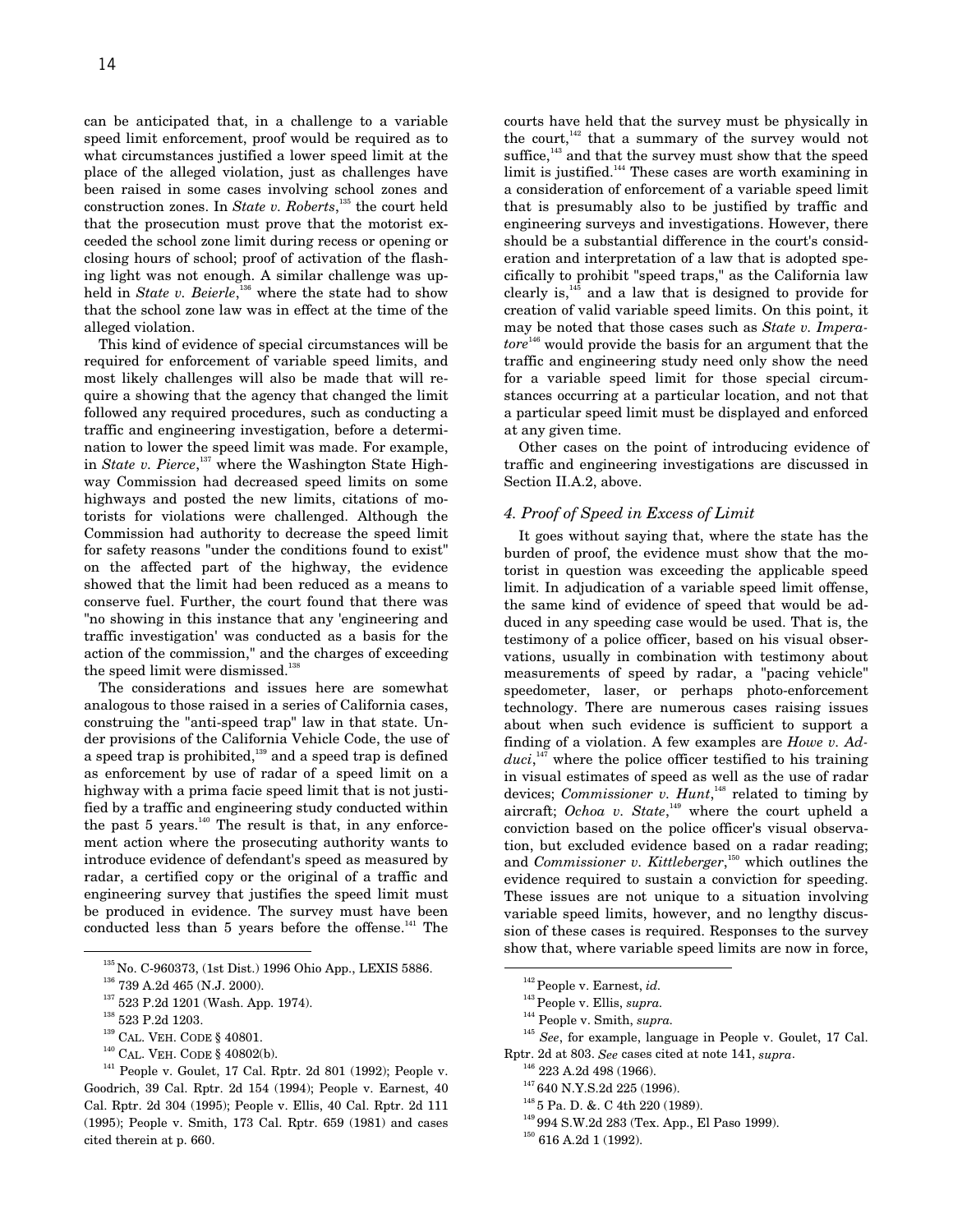the methods of enforcement are the same as are used for enforcement of other kinds of speed limits.

The requirement, to the extent that it exists, that the speed of the vehicle be stated in the information or summons was discussed in Section B.2(a) above.

## **C. Proof of Speed of Defendant Drivers' Vehicle— Technology**

#### *1. Scientific Methods of Proof Generally*

The general rule for acceptance of scientific evidence in a court hearing or administrative hearing under the traditional evidentiary test for relevancy is that evidence will be admitted if the "chosen expert is qualified and the expert's opinion is relevant, if the evidence will help the fact finder, and if the evidence is not so unduly prejudicial as to outweigh its probative value. $151 A$ more stringent test is applied by those courts that rely on the standard of *Frye v. United States*. 152 This standard for admission of scientific evidence "requires that the theory underlying the technique or device, as well as the technique or device be 'sufficiently established to have gained general acceptance in the particular field in which it belongs."<sup>153</sup> The courts have generally applied one of these tests in determining whether measurements of speed by radar, laser, or other electronic means will be admitted in evidence.<sup>154</sup>

Some states have enacted statutes that provide, for example, that measurements by such means must be accepted as "prima facie evidence of the speed of a motor vehicle in a criminal or traffic infraction proceeding."155

A Texas court, on the other hand, recently adopted a standard for admission of scientific evidence that required a showing that (a) the underlying scientific theory is valid, (b) the technique applying the theory is valid, and (c) the technique must have been properly applied on the occasion in question.156 Relying on *Kelly*

153 GILBERT ET AL, *supra* note 150. Much of the discussion in this report about photographic traffic enforcement is summarized from this report, as there is no point in repeating what Mr. Gilbert et al have done an excellent job of reporting.

<sup>154</sup> *See*, *generally*, Anno., *Proof of Speeding Violation by RADAR or Other Mechanical or Electronic Means*, 47 A.L.R. 3d 822.

*v. State*, a 1992 Texas case,<sup>157</sup> the court rejected what it characterized as the *Frye* "general acceptance" test, and also rejected the opportunity to take judicial notice of the scientific techniques and principles of radar. The arresting officer testified as to his qualifications to operate the radar unit and that he calibrated and tested the unit. However, he was unable to explain the calculation the radar made, or the theory underlying the calculation; on that basis the court would not admit evidence as to the radar measurement of speed.<sup>16</sup>

#### *2. Radar Enforcement*

Even in the absence of statutory presumptions for admission, most courts have admitted evidence of measurement of vehicle speed made by radar units, so long as certain criteria were met. These generally accepted criteria are set out in the Connecticut Statute:

…testimony by a competent police officer that: (1) the police officer operating the radar…has adequate training and experience in its operation; (2) the radar…was in proper working condition at the time of the arrest, established by proof that suggested methods of testing the proper functioning of the device were followed; (3) the radar was used in an area where road conditions provide a minimum possibility of distortion; (4) if moving radar was used, the speed of the patrol car was verified; and (5) the radar was expertly tested within a reasonable time following the arrest and such testing was done by means which do not rely on the internal calibrations of such ra- $\mathrm{dar}...^{^{159}}$ 

The following are a few of the cases that apply some or all of these criteria: *People v. Knight* (New York);<sup>160</sup> *Commissioner v. Kittleberger* (Pennsylvania);<sup>161</sup> *Nam Hoai Le v. State* (Texas);162 and *State, City of St. Louis Park v. Bogren* (Minnesota).<sup>163</sup> It may be stated that, generally, evidence of speed as measured by radar will be admitted without expert testimony as to the underlying scientific principles.

The only issue that might arise in enforcement of variable speed limits by radar is in those cases where speed measurement by radar or other electronic means is prohibited within a certain distance of the beginning of a speed zone. For example, Illinois law prohibits the use of "electronic speed-detecting devices" within 500 feet beyond the beginning of a construction zone.<sup>164</sup> Where variable speed limits are in use, this would be an important consideration. The difficulties that may arise under California's "anti-speed trap" law were discussed above in Section B.

- 159 CONN. REV. STAT. § 14-219c.
- $^{160}$  530 N.E.2d 1273 (1988).

- <sup>162</sup> 963 S.W.2d 838 (1998).
- $\rm ^{163}$  410 N.W.2d 383.

 $^{151}$  DANIEL T. GILBERT ET AL, PHOTOGRAPHIC TRAFFIC LAW ENFORCEMENT (NCHRP Legal Research Digest No. 36, 1996) at 4, citing to U.S. v. Downing, 753 F.2d 1224 (3d Cir. 1985); U.S. v. Brown, 557 F.2d 541 (6th Cir. 1977); State v. Brown, 687 P.2d 751 (Or. Sup. Ct. 1984); and other cases.

<sup>152 293</sup> F. 1013 (D.C. Cir. 1923).

 $^{155}\,29\mbox{-}\mathrm{A}$  ME. REV. STAT. ANN. § 2075(4). Connecticut law establishes a prima facie presumption of accuracy sufficient to support a speeding conviction for any "speed-monitoring device approved by the commissioner of public safety." CONN. REV. STAT. § 14-219(c).

<sup>156</sup> Ochoa v. State, 994 S.W.2d 283 (Tex. App., El Paso 1999).

 <sup>157 824</sup> S.W.2d 568 (1992).

<sup>&</sup>lt;sup>158</sup> 994 S.W.2d at 284, 285.

 $1616$  A.2d 1 (1992).

<sup>&</sup>lt;sup>164</sup> 625 ILCS 5/11-604.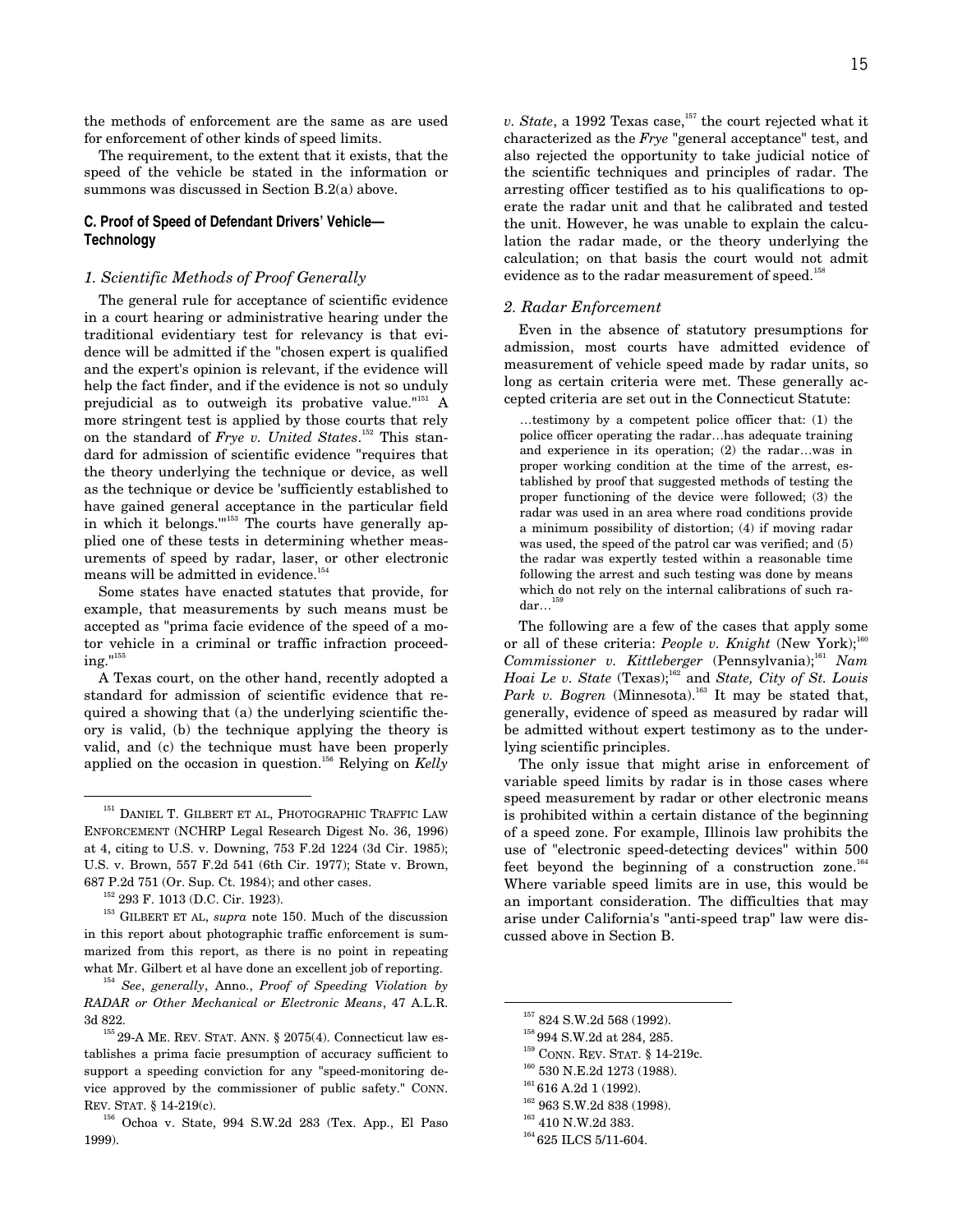## *3. Laser*

In the absence of statutory provisions, such as those in Maine and Connecticut, speed measurement by laser is not as widely accepted and admitted in hearings to enforce speed laws. Perhaps the "leading" case (or series of cases) is from New Jersey.165 In these cases, the court took extensive evidence bearing on the accuracy and reliability of the LTI Marksman Laser device, and concluded that the "general concept of using lasers to measure speed is widely accepted in the relevant scientific community and is valid,"166 and also found that "the laser speed detector produces reasonably uniform and reasonably reliable measurements of the speed of motor vehicles."167 Based on its findings, the court determined that evidence of speed measured under any weather conditions except heavy rain could be admitted without expert testimony. As is the case with radar, however, there must be a showing that the police officer operating the device received appropriate training and that relevant preoperational checking of the device took place.<sup>16</sup>

The result reached in the New Jersey cases has not been accepted by all other courts, however. In *Izer v. State*,<sup>169</sup> a Georgia court, stating that "only a few courts" in other jurisdictions have published opinions discussing the acceptability or reliability of laser-based speed detection devices," rejected the evidence based on laser measurements, even in the face of a Georgia statute that included "laser" in its definition of acceptable methods of detecting speed.170 This case includes a brief discussion of those other jurisdictions that in 1999 had issued opinions on the admission of laser speed measurement.<sup>171</sup>

The use of laser devices to measure speeds for the enforcement of variable speed limits would not raise any issues different from those issues of acceptability in any speed enforcement case.

## *4. Photo Enforcement*

The issues arising from photo-radar enforcement of traffic laws have been thoroughly explored and discussed in a *Legal Research Digest* published by the Transportation Research Board in  $1996$ <sup>172</sup> As this report makes clear, there are some problematic legal issues with photo-radar enforcement of traffic offenses, especially in those jurisdictions where enforcement

172 GILBERT ET AL, *supra* note 150.

hearings are treated as criminal proceedings.<sup>173</sup> Assuming the technology is accepted by the court under principles of admission of scientific evidence, the major problem is the requirement that in a criminal proceeding, the accused must be identified; that is not always possible with photo-enforcement technology, especially where an "unmanned" unit is in use.<sup>174</sup> The report, *Photographic Law Enforcement*, points out that, for an efficient system of photo-radar enforcement to be used, those states that do not now have such laws would need to enact laws that impose liability on the owner (rather than the driver) of a vehicle for minor traffic law violations such as speeding.<sup>175</sup>

The technology of photo-enforcement has not been accepted in all states; New Jersey and Mississippi, $176$ among others, have statutes that prohibit or limit the possible use of photo-radar for speed enforcement. Among the states responding to the survey, only three (Arizona, Colorado, and Oregon) reported that they use photo-enforcement for variable speed laws (including construction zones and school zones). None of these states reported any known legal challenges to the enforcement of variable speed laws.

The legal issues that may be anticipated from the use of photo-enforcement for variable speed laws are the same as the legal issues that are arising from its present use for enforcement of other speed laws and traffic ordinances and laws. Essentially, the same evidentiary showing that is now required for enforcement of any speed limit would be required, and the same standard of proof would apply, whether in a particular state traffic offenses are treated as criminal matters or in a civil or administrative proceeding. The evidentiary requirement of showing the posted speed limit in a proceeding to enforce a variable speed limit, discussed earlier in this report, may present the greatest difficulty from a technological standpoint in the use of photographic enforcement.177 Consideration of the required technology is clearly beyond the scope of this report. I anticipate, however, that devices that presently record simultaneously that the light at an intersection is red and the license plate number of a vehicle traveling through the light, can be used to record simultaneously a particular posted speed limit, the license plate number of a car, and its speed.

<sup>&</sup>lt;sup>165</sup> In the Matter of the Admissibility of Motor Vehicle Speed Readings Produced by the LTI Marksman 20-20 Laser Speed Detection System, 714 A.2d 370 (1998); *Id.,* 714 A.2d 381. (1998); State v. Abeskaron, 740 A.2d 690 (1999).

<sup>&</sup>lt;sup>166</sup> 714 A.2d at 382.

<sup>&</sup>lt;sup>167</sup> 714 A.2d at 391.

<sup>168</sup> *Id.*

<sup>169 511</sup> S.E.2d 625 (Ga. App. 1999).

 $^{170}$  O.C.G.A. § 40-14-1(4). 511 S.E.2d at 628.

<sup>171</sup> *Id*., at 627.

<sup>&</sup>lt;sup>173</sup> See, for example of discussion of these issues, Informal Opinion No. I-92-003, "Motor Vehicles: Use of Photo Radar for Speed Control," issued January 24, 1992, by the Attorney General of Illinois.

<sup>174</sup> GILBERT ET AL, *supra* note 150*,* at 8.

<sup>&</sup>lt;sup>175</sup> See discussion at pp. 6 and 7 and Appendix A and Appendix B, *id.*

<sup>176</sup> N.J.S.A. 39:4-103(a), 1992; M.C.A. 63-3-519, as interpreted by AG Op. II 94-0013, Mar. 9, 1994.

 $177$  The technology that will be used has not been made known to me at this time.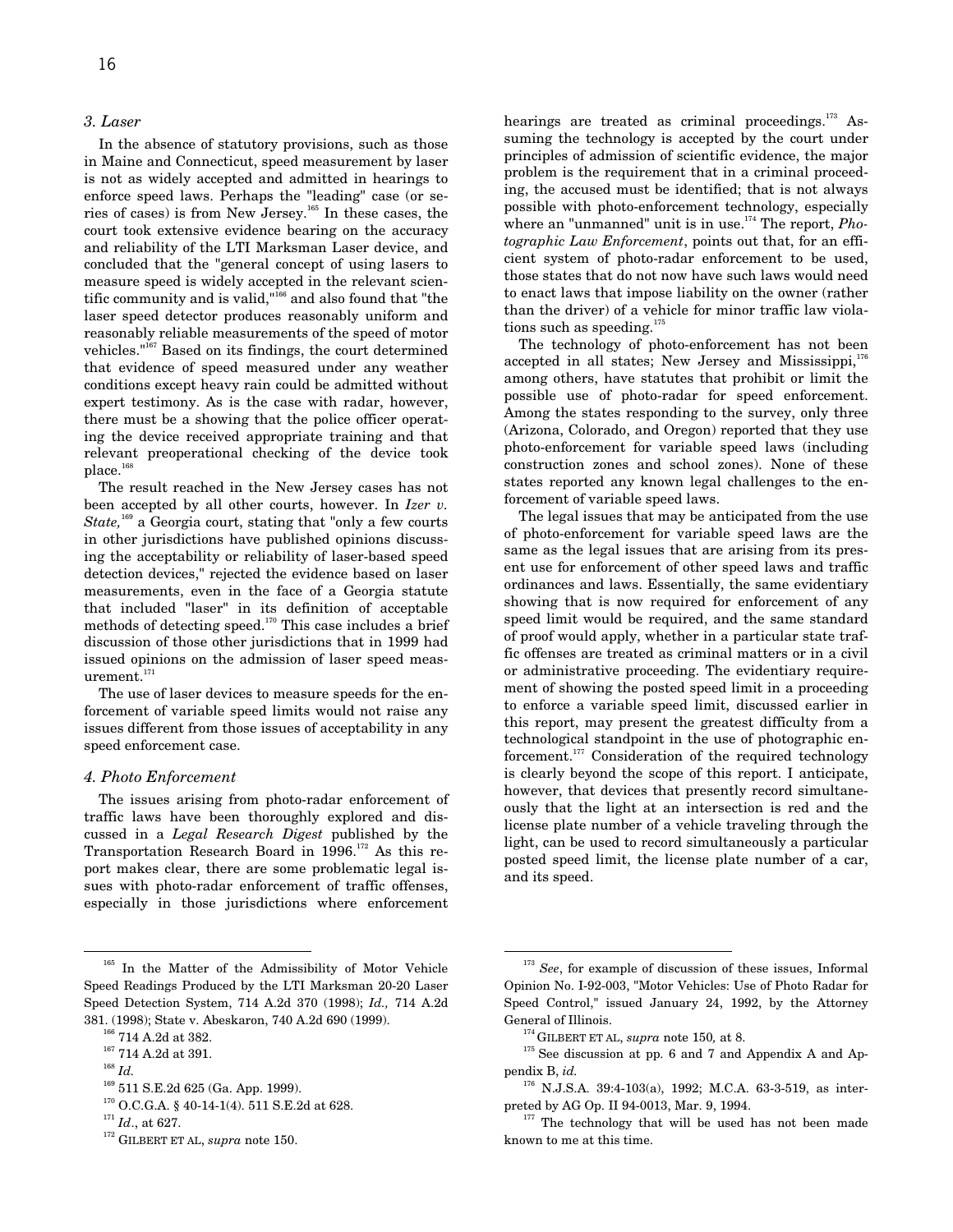# **III. GOVERNMENTAL LIABILITY IN CONNECTION WITH VARIABLE SPEED LIMITS**

#### **A. General Principles of Governmental Liability<sup>178</sup>**

## *1. Governmental Liability in the Absence of Statute*

Historically, in the absence of statutes giving parties the right to sue, state governments have been immune from lawsuits under the doctrine of "sovereign immunity." This right of states to not be sued without their consent was recognized in a line of early Supreme Court cases.179 Under the sovereign immunity doctrine, a distinction was drawn by courts as to whether a particular function of a governmental unit was "proprietary" or "governmental" in nature.

The general rule is that in the absence of statutory provisions to the contrary, there can be no recovery against a state or municipal corporation for injuries caused by its negligence or nonfeasance in the exercise of functions essentially governmental in character, but there can be recovery insofar as the state or municipal corporation acts in its private or propriety capacity.<sup>180</sup>

Under the sovereign immunity doctrine, the state's protection from suit may be extended to local government units on the theory that they are acting as an agency of the state in performing a governmental function.<sup>181</sup> The difficulty arises in distinguishing a "governmental" from a "proprietary" function, and the cases are usually fact driven. Courts have generally referred to governmental functions as those that involve "discretionary" or "judgmental" powers, while proprietary functions have been characterized as "mandatory" or "operational."182 The difficulty in making the distinction is shown by the decision in *Virginia Beach v. Carmichael Development*, 183 where the court stated, "while

the principle of law is clear and well-established, the application of it to various…activities is sometimes difficult. This is particularly so in cases where the activity in question has aspects of both governmental and proprietary functions." In that case, the court characterized governmental functions as those "to be performed exclusively for the public welfare," such as the regulation of traffic, while the "routine maintenance of a municipality's streets" is a proprietary function, since it is performed primarily for the benefit of the municipality.184 Insofar as traffic regulation and highway and street maintenance is concerned, this is the line that has usually been drawn by courts in determining governmental liability. That is, the decision to regulate traffic by a certain plan, or the decision to make or not make certain improvements, is discretionary and therefore a governmental function; once the plan is being carried out, or the need for maintenance arises, the governmental unit is acting in an "operational," "ministerial," or proprietary function.<sup>185</sup>

# *2. Statutory Liability: State Tort Claims Acts and Other Statutory Bases for Liability or Immunity*

In recent years, most of the states have enacted legislation that allows parties to sue a governmental entity for injuries and damages caused by its operation of transportation facilities, including construction of roadways and regulation of traffic. Many of these laws are state tort claims acts,<sup>186</sup> which generally follow the pattern and intent of the Federal Tort Claims Act. Some states have a more narrowly drawn highway defect statute that may not require a showing of negligence for award of damages caused by defects in a highway.<sup>187</sup> A third type of law that defines governmental liability for damages or injuries arising from transportation projects is a design immunity statute, such as California's law.188 The statutes generally follow the case law in that immunity is provided for those functions or activities that involve planning or design, and liability is imposed when there are "dangerous conditions" or defects in public facilities or public roadways

186 For example, Georgia Tort Claims Act, O.C.G.A. § 32-1- 3(6); North Carolina Tort Claims Act, G.S. 143-291 *et seq*.; Nebraska Tort Claims Act, N.R.S. 81-8, 209 *et seq*.; Colorado Governmental Immunity Act, C.R.S.A. 24-10-103, *et seq*.

 $187$  For example, 13a Connecticut G.S. § 144.

 $^{178}\,$  For a thorough exploration of the issues of governmental liability in tort for transportation-related programs and projects, see *Public Transportation Tort Liability*, by Larry Thomas, to be published as Chapter 4 of the SELECTED STUDIES IN TRANSPORTATION LAW, by the Transportation Research Board.

<sup>179</sup>*See*, for example, Cohen v. Va., 6 Wheat 264 (U.S. 1821); Hans v. La*.*, 134 U.S. 1 (1890); see cases cited at Wright, Miller, & Cooper, *Federal Practice and Procedure*: Jurisdiction 2d; Vockell Comment, *State Sovereign Immunity in State Court Admiralty Suits*, 75 TEX. L. REV. 631 (1997).

<sup>180</sup> Anno., *Traffic Light Failure—Liability,* 34 A.L.R. 3d 1008, 1015, § 2(a).

<sup>181</sup> *Id.*; *see also*, discussion in Va. Beach v. Carmichael Development, 527 S.E.2d 778, 781–82 (Va. 2000).

<sup>182</sup>*Id.*; *see also* A.L. Lewis Elementary School v. Metro. Dade County, 376 So. 2d 32 (1979); Dept. of Transp. v. Neilson, 419 So. 2d 1071 (1982); Lawton v. City of Pocatello, 886 P.2d 330, 336 (Idaho 1994).

 $183$  527 S.E.2d at 782 (Va. 2000). In its decision, the court stated, "The doctrine of sovereign immunity is 'alive and well' in Virginia," quoting from Messina v. Burden, 321 S.E.2d 657 (1984).

<sup>&</sup>lt;sup>184</sup> 527 S.E.2d at 782.

<sup>185</sup> *See generally* note 180, and *inter alia*, Herman v. Will Township, 671 N.E.2d 1141 (Ill. App. 3 Dist. 1996). To the contrary, *see*, for example, Potes v. Dept. of State Highways, 341 N.W.2d 210 (1983). An interesting case is Taylor v. City of Charlottesville, 397 S.E.2d 832 (Va. 1990), in which the court held that a city was immune from liability for claims of negligence in its planning of street construction, because it was acting in a discretionary, governmental capacity; however, it could be held liable on a theory that it created and maintained a nuisance in the poorly designed street.

 $^{188}$  CAL. GOV'T CODE  $\S$  830.6.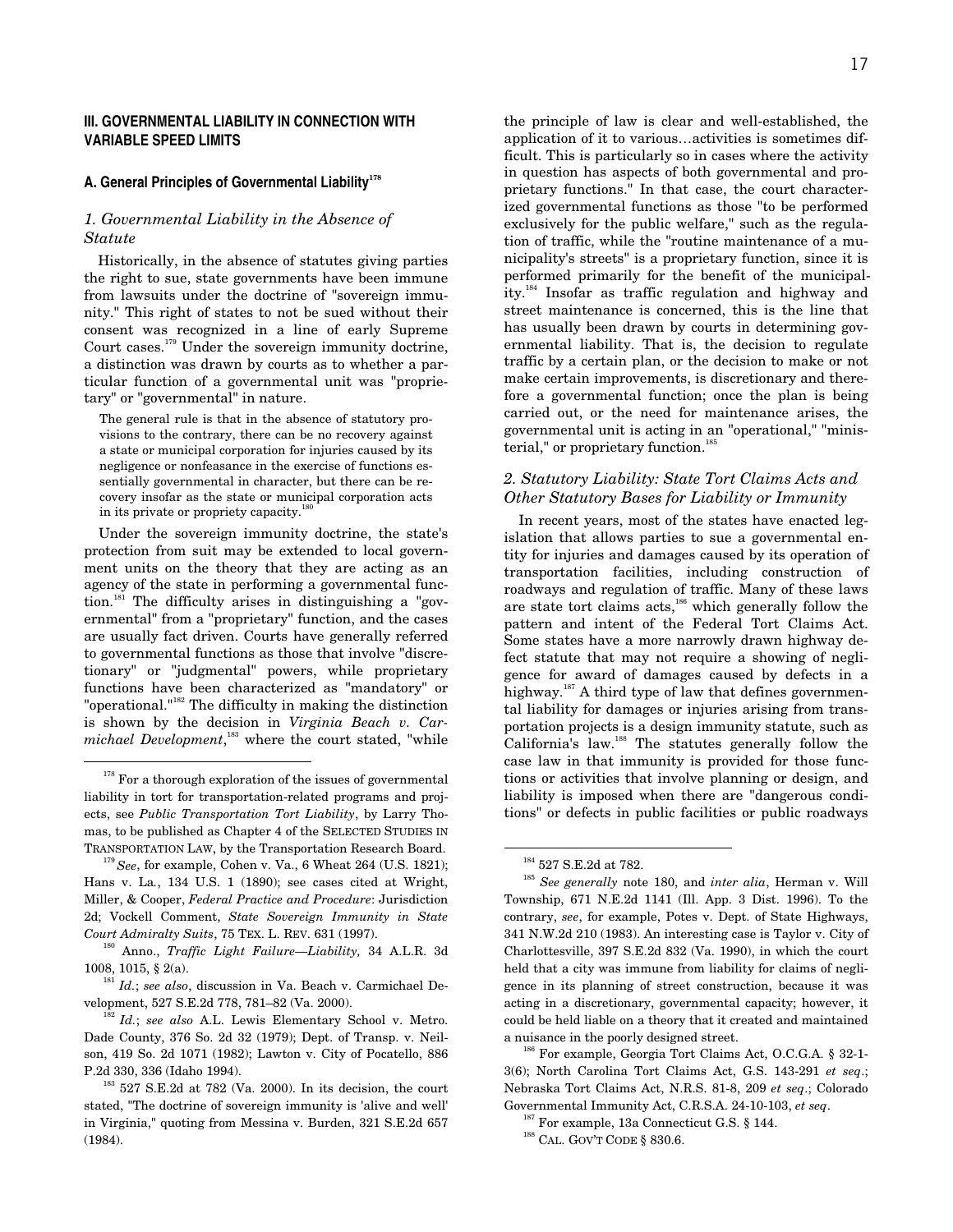generally caused by failure to operate and maintain properly.

In the great majority of cases applying these laws, courts have interpreted them narrowly and required that all conditions be met strictly before liability will be imposed.190 These laws are "in derogation of the common law action against governmental entities and specif[y] certain limitations on the liability of such bodies,"191 and these limitations must be strictly observed.192 For example, in *Swieckowski v. City of Fort Collins*, 193 the court found that the creation of a ditch that caused the plaintiff's injuries was the result of the design of the roadway and not the result of negligent construction or maintenance; therefore, it was not a "dangerous condition" as defined by Colorado's Governmental Immunity Act and the plaintiff could not recover. Plaintiff's attempts to characterize the ditch as resulting from negligent construction or maintenance failed.

Where the State defended a claim involving alleged improper timing of traffic signals on the basis of a design immunity statute, the court held that the State must show, "(1) A causal relationship between the plan and the accident; (2) discretionary approval of the plan prior to construction; and (3) substantial evidence supporting the reasonableness of the design."<sup>194</sup> The court also held that when design immunity is raised as a defense, the trial court must "rule [as a matter of law] on whether the evidence is sufficient to support it," and therefore, "it is error to submit a design immunity defense to the jury."195

Another aspect of common law governmental liability that has been incorporated into some tort claims or governmental immunity statutes is the measure of duty the government owes to those using the public highways and streets and the notice that the government must have of defects or dangerous conditions before liability will be imposed. For example, the Illinois Local Governmental and Governmental Employees Tort Immunity  $Act^{196}$  provides in pertinent part:

…a local public entity has the duty to exercise ordinary care to maintain its property in a reasonably safe condi-

191 Curtis v. County of Cook, 456 N.E.2d 116, at 119 (Ill. 1983).

193 923 P.2d 208 (Colo. 1997), *reh'g denied, cert. granted, aff'd*. 934 P.2d 1380.

tion for the use in the exercise of ordinary care of people whom the entity intended and permitted to use the property in a manner in which and at such times as it was reasonably foreseeable that it would be used, and shall not be liable…unless it is proven that it has actual or constructive notice of the existence [of the unsafe condition] in sufficient time prior to an injury to have taken measures to remedy or protect against such condition.

In *Herman v. Will Township*, 197 the court said that this section "codifies the common law duty of a local public body to maintain its property, including roads, in a reasonably safe condition," and while there is no common law duty to make improvements, once they are undertaken, they must be made in a reasonably safe manner.198 In *Curtis v. County of Cook*, 199 the court found that, because of this statutory provision, there is "a duty of care only to those persons by whom the local government intended the property to be used," and that no duty was owed to the plaintiff, who was a passenger in a speed-clocking vehicle.<sup>200</sup>

On the issue of notice, the Colorado Governmental Immunity Act bars claims against the government for "inadequate design." However the Act waives sovereign immunity for a "dangerous condition of a public highway, road or street," if it is "*known to exist or which in the exercise of reasonable care should have been known to exist*" by the governmental unit in question.<sup>201</sup>

# *3. Liability for Power Failure Resulting in "Dead" Signals*

Since the two systems presently in use in the United States that employ and enforce variable speed limits are both dependent on electronically controlled signs, it is relevant to examine those few cases that deal with tort liability of a governmental entity when there is a power outage causing failure of traffic signals. In a number of cases, courts have held that installation and maintenance of traffic control devices in a reasonably safe manner is part of the government's duty to maintain its public highways in a reasonably safe condition for public use. $202$ 

Generally, courts will look to the same issues of notice, duty of care, and applicable statutory provisions that would be applied in any other tort claim in deciding cases where a power failure has caused traffic control devices to fail. There seems to be different treatment by the courts for situations where there is a general failure of electrical power in an area and those cases where a single intersectional traffic light is out.

 $202$  Quintana v. City of Chicago, 596 N.E.2d 128 (Ill. 1992); Johnson v. Strouse, 697 F. Supp. 535 (D.D.C. 1988); Wagshal v. D.C., 216 A.2d 172 (1966); Thorpe v. Denver, 494 P.2d 129 (1972).

 <sup>189</sup> For example, 745 ILCS 10/3-103, 104; TENN. CODE ANN. § 29-20-203; COLO. REV. STAT. 24-10-106; CAL. GOV'T CODE § 830.<br><sup>190</sup> *See*, for example, Davis v. City of Pasadena, 50 Cal.

Rptr. 2d 8, 42 Cal. App. 4th 701 (1996); Harrington v. Chicago and Northwestern Transp. Co*.*, 452 N.W.2d 614 (1989); Moody v. Lane County, 584 P.2d 335 (1978).

<sup>192</sup> Reed v. Medlin, 328 S.E.2d. 115 (S.C. 1985).

 $194$  Uyeno v. State, 286 Cal. Rptr. 328, 331, 234 Cal. App. 3d 1371 (1991); *see also* Higgens v. State of Cal*.*, 62 Cal. Rptr. 2d 459, 54 Cal. App. 4th 177 (1997).

 $195$  286 Cal. Rptr. at 331.

<sup>196 745</sup> ICLS 3-102 (a).

 <sup>197 671</sup> N.E.2d 1141 (Ill. App. 3 Dist. 1996).

 $\rm ^{198}$  671 N.E.2d at 1145.

<sup>199 456</sup> N.E.2d 116 (Ill. 1983).

 $^{\rm 200}$  456 N.E.2d at 119, 120.

 $201$  C.R.S.A. § 24-10-103(1).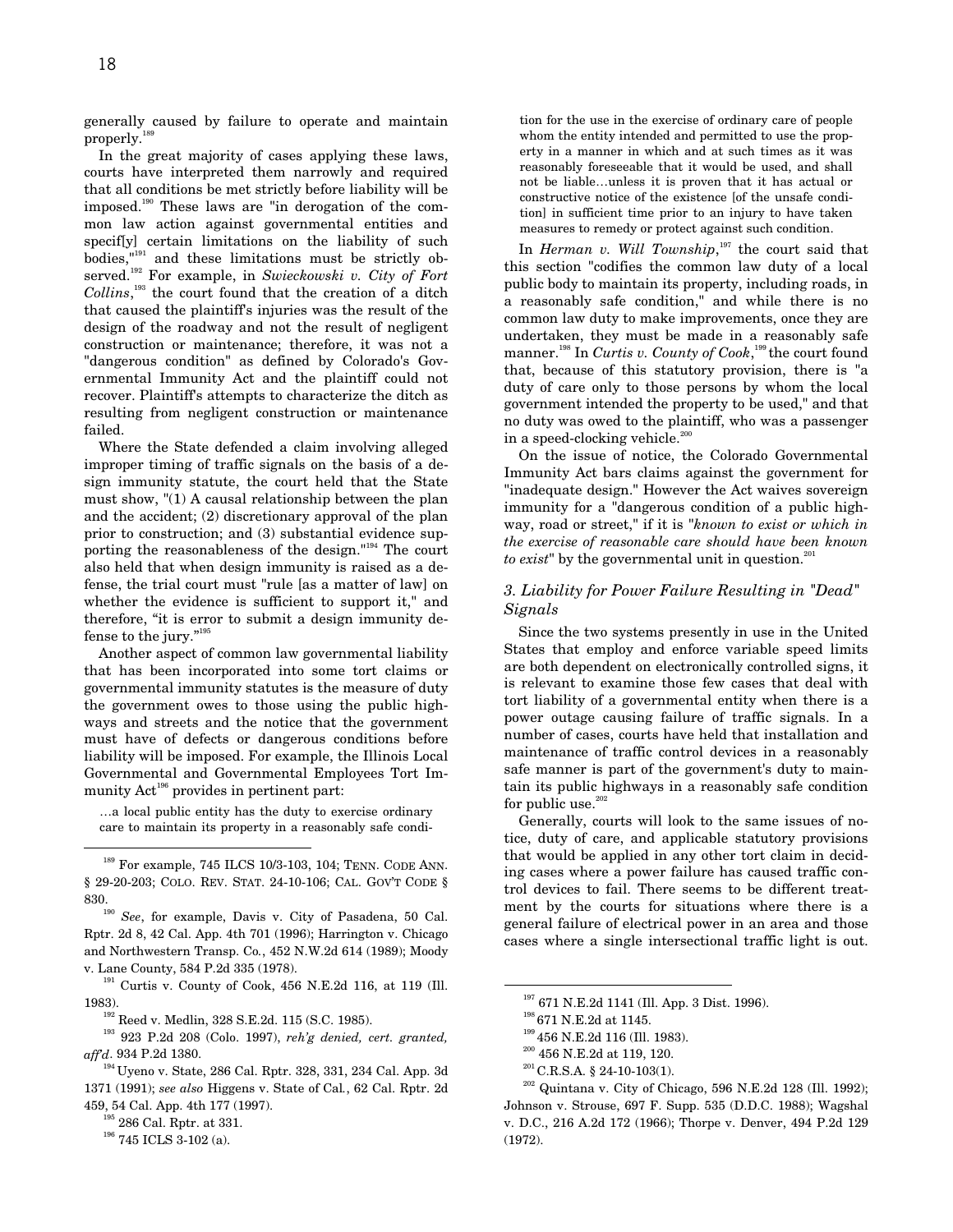For example, in *Chowdhury v. City of Los Angeles*, 203 when an area-wide power outage caused an intersectional traffic signal to go out, liability was not imposed on the city for an intersectional accident. The court found that the obvious general power failure did not create a "dangerous condition" under state statutes, and there was a "statutory conversion" of the intersection into one controlled by presumed four-way stop signs, which the motorist should have observed. Similarly, in *Quirke v. City of Harvey*, 204 the court affirmed a grant of the city's motion for summary judgment where city officials had turned off the power in a general area to prevent someone from electrocuting himself, and a motorist was injured in an intersectional collision where the light was out.

In both cases, the court noted that the general area power outage was clear to the driver before he arrived at and entered the intersection where the accident occurred. Also in both cases, the court found that the "proximate cause" of the plaintiff's injuries was the driver's failure to obey the statutory directive that inoperative signals are to be treated as stop signs. The Illinois case result may also depend on the Illinois case law, which allows for an intervening act (the driver's negligence) to supersede the city's act in allowing the light to be out.<sup>205</sup>

On the other hand, in a District of Columbia case where the lights were inoperative at a single intersection, rather than in a broader area, the court found that the city was liable. In *Johnson v. Strouse*, 206 the court found that the city had ample prior notice of a malfunction of the lights, and that a city employee whose job it was to check for such problems was at the intersection immediately before the accident and took no action. There is no tort claims act in the District of Columbia for the court to interpret. Similarly, in *Thorpe v. Denver*, 207 a case that arose before the Governmental Immunity Act was enacted, the court found the city liable for an intersectional collision where the city had notice of the defect and was not timely in correcting it. The court stated that the city is "under a duty to maintain its streets in a reasonably safe condition for travel," including maintenance of traffic signals, and where it "knows or in the exercise of reasonable care should know" of a defect, it must remedy it or give adequate warning to motorists.<sup>208</sup>

 203 38 Cal. App. 4th 1187, 45 Cal. Rptr. 2d 657 (1995), *reh'g denied*, 95 CDOS 7709.

 $^{204}$  639 N.E.2d 1355 (Ill. 1994).

<sup>205</sup> *See also* Quintana v. City of Chicago, 596 N.E.2d 128 (Ill. 1992), where the city was not found liable for a pedestrian's injuries at an intersection where the light was out, but there was no general power failure.

 $206$  697 F. Supp. 535 (D.D.C. 1988).

 $\>^{207}$  494 P.2d 129 (1972).

 $\real^{208}$   $Id.$  at 130.

It should be noted, however, that in the *Chowdhury* case referred to above, the city had prior notice of the traffic light failure, and the city was not found liable.<sup>20</sup>

#### **B. Problems of Liability for Establishment and Enforcement of a Variable Speed Limit**

As the above discussion indicates, the issues that would arise in any case involving the design, construction, and maintenance of public works such as transportation projects would apply in the case of the design and implementation of a system of variable speed limits. Further, as this report as a whole demonstrates, the issues of liability should not be different, or result in different outcomes, than cases involving implementation and enforcement of speed limits generally. As an examination of the cases makes clear, any liability that may attach is most likely to arise because of problems in the implementation of plans or design and the degree of discretion that the governmental agency has in making decisions about implementation.

For example, the examination of those cases involving finding of governmental liability, or nonliability where intersectional traffic lights are inoperative, sheds some light on how a court might rule in a case where electronic signs in a variable speed zone are inoperative. Clearly, however, the chance for automobile collisions is much greater at uncontrolled intersections than along a road or highway where all traffic is traveling in the same direction. Further, if no speed limit were shown by signs in the zone, it seems most probable that a court would rule that the limit would default to the statutory maximum, and that drivers would be held to the duty to observe a "reasonable and prudent" speed under existing conditions.<sup>210</sup>

The issue of whether governments are liable because the setting of speed limits is "discretionary" or "operational" is undecided, under the case law that was found in research for this report. In *Szymanski v. Department of Highways*, 211 the court found that setting an allegedly excessive speed limit and a decision not to post signs were allegations of negligent design of an intersection, rather than claims of negligent construction or maintenance; therefore they could not be a basis for liability. On the other hand, in *Bingham v. Idaho Department of* Transportation,<sup>212</sup> the court found there was no discretionary immunity for the determination of speed limits since the decisions were implementations of policy that had been adopted earlier.

 $209$  45 Cal. Rptr. 2d. at 662.

<sup>&</sup>lt;sup>210</sup> See cases in Section I.B.2 and II.A.3 above.

<sup>211 776</sup> P.2d 1124 (Colo. 1989).

<sup>212 786</sup> P.2d 538, at 541–42 (1989). *See also* Lawton v. City of Pocatello, 886 P.2d 330 (Idaho 1994) and Roberts v. Reed, 827 P.2d 1178 (Idaho 1991). The rulings in these cases turn on the court's reading of the Idaho Tort Claims Act, but they are instructive nonetheless.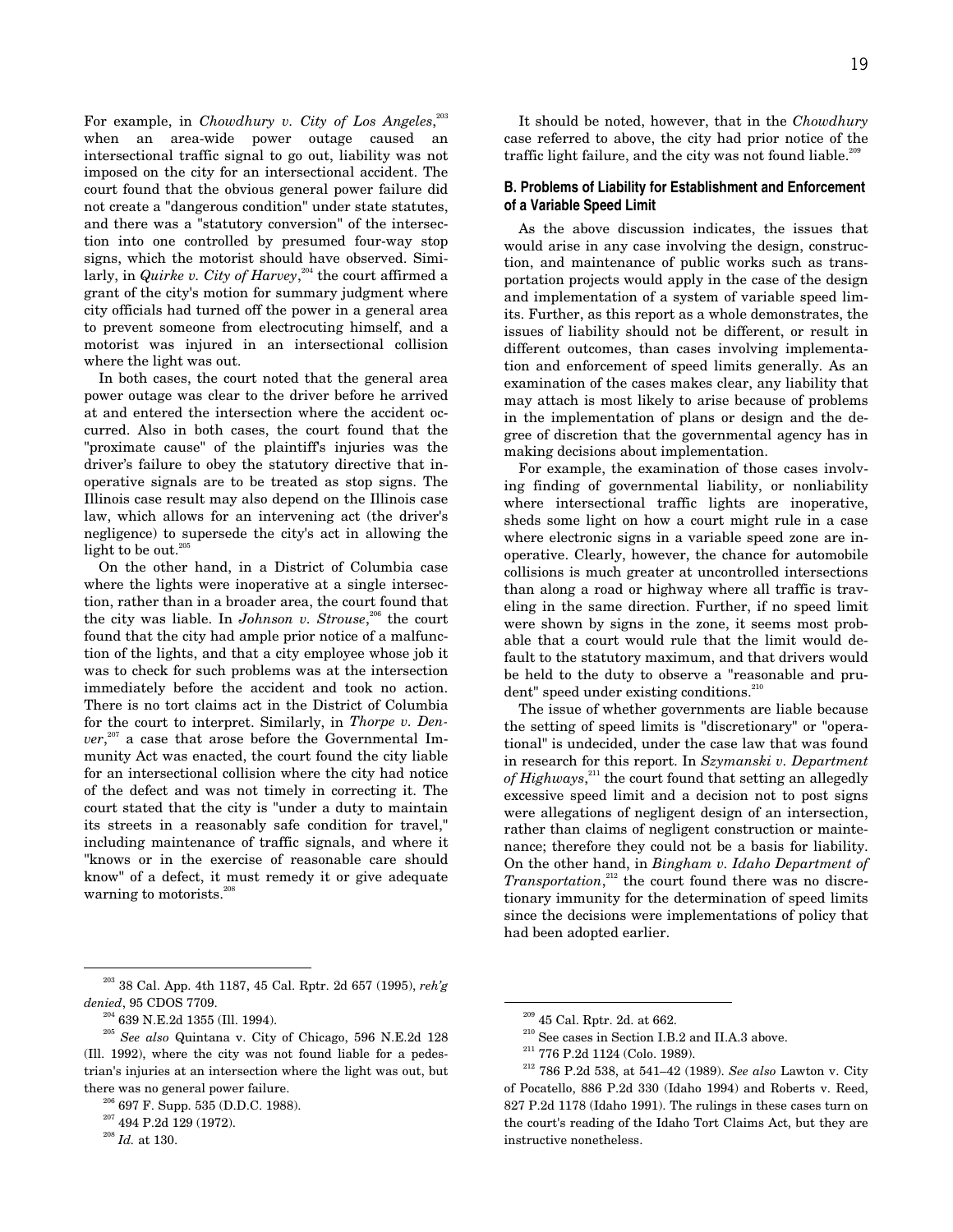# **IV. PROPOSALS FOR LEGAL IMPLEMENTATION OF A SYSTEM OF VARIABLE SPEED LIMITS THAT WILL MEET JUDICIAL CHALLENGES**

#### **A. The Need for Statutory Authority**

As may be seen from the above examination of challenges to existing speed laws, in order for a state to use a system of variable speed limits and enforce those limits, the authority must be delegated by statute from the legislature to an administrative agency. The reason for this is simply that, although the legislature itself clearly has authority to regulate traffic under its police power, $213$  the legislative process moves too slowly and the legislature is too removed from the scene to make such decisions on an effective basis. As the court recognized in *State v. Imperatore*,<sup>214</sup> where changing conditions are the basis for the need for changing speed limits, the decisions must be made by "authorized agents who are at the scene and who can ascertain what any given set of conditions may require."

Courts have recognized that motorists are not "entitled to drive on whatever terms [they] think best, $"^{215}$ and that "state and local governments must enjoy some degree of flexibility" in their regulation of traffic. $216$ However, as the case law shows, when a delegation of authority from the legislature to an administrative agency is examined for constitutionality, the courts will look for standards limiting the discretion of the agency, which standards must relate to the legislature's purpose and be capable of reasonable application.<sup>217</sup>

Therefore, statutes delegating to administrative agencies the authority to establish variable speed limits must meet these requirements. At the same time, the statutes must not be so detailed in their requirements that the agency cannot be as flexible as needed in changing speed limits. The New Jersey statute involved in the *Imperatore* case is quite broad in its delegation of authority to the New Jersey Turnpike Authority, and the Authority's regulation  $2(c)$  is also broadly worded.<sup>21</sup>

215 United States ex rel Verdone v. Cir. Court for Taylor Cty*.*, 851 F. Supp. at 351.

217 Masquelette v. State, *supra* note 55; Lamm v. State, 653 S.W. 2d 495 (1983).

<sup>218</sup> N.J.S.A. 27:23-29 provides in part that the Authority is empowered to make, adopt, and promulgate regulations to "control traffic and prohibit acts hazardous in their nature or tending to impede…the flow of traffic…[and] prior to the adoption of any regulation for the control of traffic…including the designation of any speed limits, the Authority shall investigate and consider the need for…such regulation." The regulation provides that "where appropriate signs prescribing a lesser speed are posted or erected by a person or persons authorized by the…Authority…no vehicle…shall be operated in excess of the speed prescribed by said signs." The regulation also requires that vehicle speed shall be reduced "when speThe particular difficulty that should be avoided is to enact a law that does not allow delegation down to the level that permits "on-the-spot regulation rather than...general rules prospectively formulated."<sup>219</sup>

## **B. Proposed or Suggested Form of Laws—What is Needed**

This section will address the suggested elements of a variable speed law that would meet requirements for enforcement and survive possible challenges. As noted, the New Jersey statutes creating the Turnpike Authority and delegating to it power to regulate traffic were found to be constitutional, and have not been challenged since 1966. The Texas statute delegating authority to alter speed limits to the Transportation Commission was found to be constitutional.<sup>220</sup> In both cases, however, the courts looked for appropriate limitations on the discretion of the agency to which authority was delegated. In view of the case law cited in this report, the task will be to create a statutory scheme that contains sufficient limitations to pass constitutional challenges, but that allows sufficient discretion to avoid tort liability.

The following suggestions would apply for a system as I believe it would be implemented, which would consist of lower speed limits, posted by changeable signs (electronically controlled), and based on changes in the traffic conditions (to control congestion or because of an accident) or the weather, for example. The changes could be similar to many school zones, where the maximum is fixed by statute and imposed for particular periods of time each day. This might be the case if the aim were to control speed during "rush hour," for example. It is my understanding, however, that the changed speed limits could be imposed at different times of the day, or not at all, as needed.

*1. The statutory purpose should be stated as allowing changes in the speed limit to protect the public safety*. 221 This would be directed toward the court's standard, as stated in *Masquelette*, that the legislature, "after declaring a policy and fixing a primary standard, may delegate" to an agency power to prescribe the details. $222$ The suggested language also makes clear that the legislature is acting within its police power to protect the public safety, in enacting a maximum speed limit but delegating authority to an administrative agency to change the limit.

*2. The law should require that alteration of a speed limit must be based upon engineering and traffic investigations that show the need for a variable speed limit due to particular circumstances*. This requirement would be designed to meet the court's concern with ap-

1

 $\ensuremath{^{213}}$  See Section II.A.1. above.

 $\substack{214 \\ 223}$  A.2d 498 (1966).

 $2^{216}$  Brandmiller v. Arreola, 544 N.W.2d 894 (1996).

cific hazards exist with respect to traffic, road, weather, or other conditions."

<sup>219</sup> Imperatore, *supra* at 501.

 $\>^{220}$  579 S.W.2d at 481.

 $221$  Language as to the purpose for enacting legislation is usually stated in the preamble or a separate opening section of an act.

 $\substack{222\\222}$  579 S.W.2d at 480.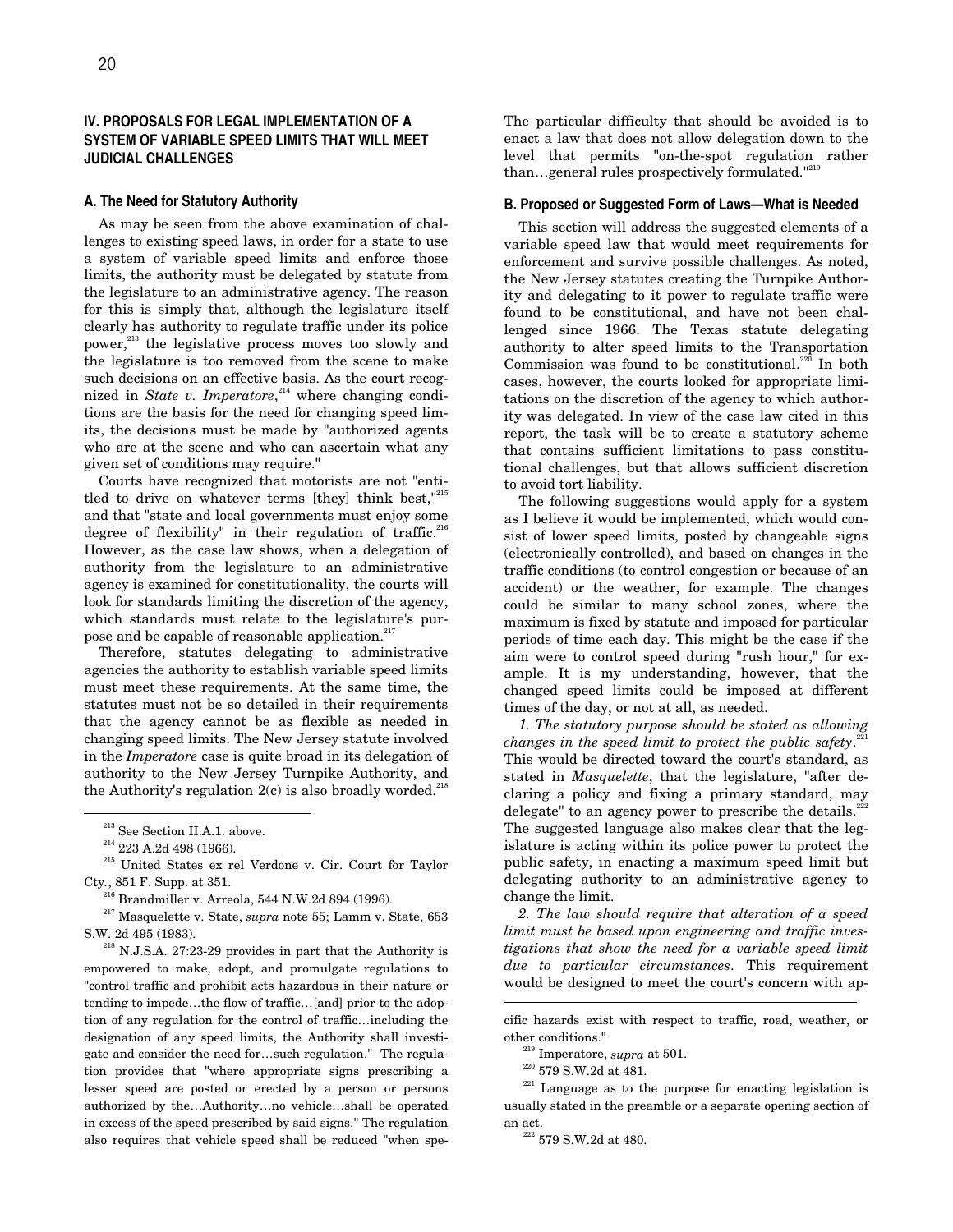effect the legislature's purpose, and capable of reasonable application."223 The statute could also provide that "the study should be conducted in accordance with Department of Transportation procedures," or similar language.<sup>22</sup>

*3. The statute must require posting for the new limit to be effective.* As noted, in almost all instances where speed enforcement actions have been challenged in the courts, posting of the existing limit (if a numerical maximum were involved) has been required for successful prosecution or adjudication. Further, where variable speed limits are at issue, posting is the only way for the public to be informed of what the limit is (a due process requirement). In view of the case law cited above, it is clear that no limit could be enforced unless drivers were given notice.

*4. The statute should require posting of advance warning that the legal speed limit is changing ahead*. This suggestion serves several purposes. First, it would give drivers notice and prevent accidents. This would also prevent the "speed trap" defense. See, for example, *People v. Miller.* <sup>225</sup> Advance warning would also serve a "political" purpose, in that drivers would not feel surprised or tricked by a sudden change in the speed limit.

*5. The law would require that any information, summons, or other charging documents include both the existing speed limit and the speed at which it is alleged the charged driver's vehicle was traveling*. The particular circumstances that led to lowering the speed limit at the time and place of the violation should also be included.<sup>226</sup> This gives the driver notice as to what offense is charged, as required by due process principles.

Inclusion of such language might be helpful in those jurisdictions where officials anticipate challenges to variable speed enforcement based on arguments that any traffic engineering study must demonstrate the exact speed that must be displayed and enforced at any given time.

 $25$  153 Cal. Rptr. 192 (1979).

*6. The law might include a prohibition on set up of radar, photo-enforcement technology, or other electronic detection enforcement within a specific distance of the posting of the new limit*. This would avoid challenges to enforcement based on a claim of "speed traps." This provision would be more dependent on state laws and state policy on the use of electronic speed measurement than on legal considerations. See Section II.B.4, above.

*7. The law should provide broad discretion to the administrative agency for enactment of regulations and for subdelegation of decision-making power*. This is a practical consideration. Clearly, where present state law requires that a change in speed limits be approved by the governor's office, or that changes may only be made by regulations or ordinances, the system can not respond to changing conditions such as traffic congestion or the weather. Enough flexibility must be in the system that persons who are "on-the-spot" can make needed decisions and post changed speed limits. For example, the authority of the Maine Commissioner of Transportation to "make an adjustment of maximum rates of speed" under Section 29-A, Sec. 2073 is "exempt from the provisions of the Maine Administrative Procedure Act."<sup>227</sup>

*8. Either the laws or regulations should provide for the admission of certain evidence by affidavit*. Where the speed limit is decreased temporarily because of hazards such as weather, traffic, or other conditions, evidence of these reasons and of the specific limit on the portion of the highway where the offense was allegedly committed will need to be shown in an adjudication of the violation. If this evidence could be presented by affidavit, this would be a much more efficient method than having the live testimony of a DOT employee.

#### **C. Suggested Language**

The following is suggested language for a statutory provision that would meet the requirements that appear from the examination of case law in this report. Several states' laws appear to already meet the requirements insofar as general authority of an administrative agency to change existing speed limits is concerned, but may be an impractical basis for a system of variable speed limits because they require timeconsuming steps such as issuance of formal orders, regulations, or approvals.

The statutory scheme in the State of Washington<sup>228</sup> appears to meet the requirements, and in this case, the delegation has been made by the legislature to the Secretary of Transportation for the authority to increase or decrease speed limits under some circumstances and on the basis of a traffic and engineering investigation. There is no requirement for approval by the governor, and the authority has been delegated by the Secretary

 <sup>223</sup> Lamm, *supra* at 498.

<sup>224</sup> *See*, for example, CONN. GEN. STAT. ANN. 810-180(8), which provides that, "The department shall use procedures established by rule to establish speed limits under this section." TEX. TRANSP. CODE 545-353(e) provides that, "The commission, in conducting the enginering and traffic investigation specified…shall follow the 'Procedures for Establishing Speed Zones' adopted by the commission. The commission may revise the procedure to accomodate technological advancement in traffic operation, the design and construction of highways and motor vehicles, and the safety of the motoring public."

<sup>226</sup> *See*, for example, OR. REV. STAT. ANN. 810.180(4)(c), which requires that any order imposing a reduced speed limit specify "the hazard or damage and is effective only for a specified time that corresponds to the hazard or damage identified."

 $^{227}$  29-A M.S.A. § 2073(c). The authority to adjust the speed limit requires "the approval of the Chief of the State Police."  $228$  R.C.W. 46.61.400, 405, 410, 415.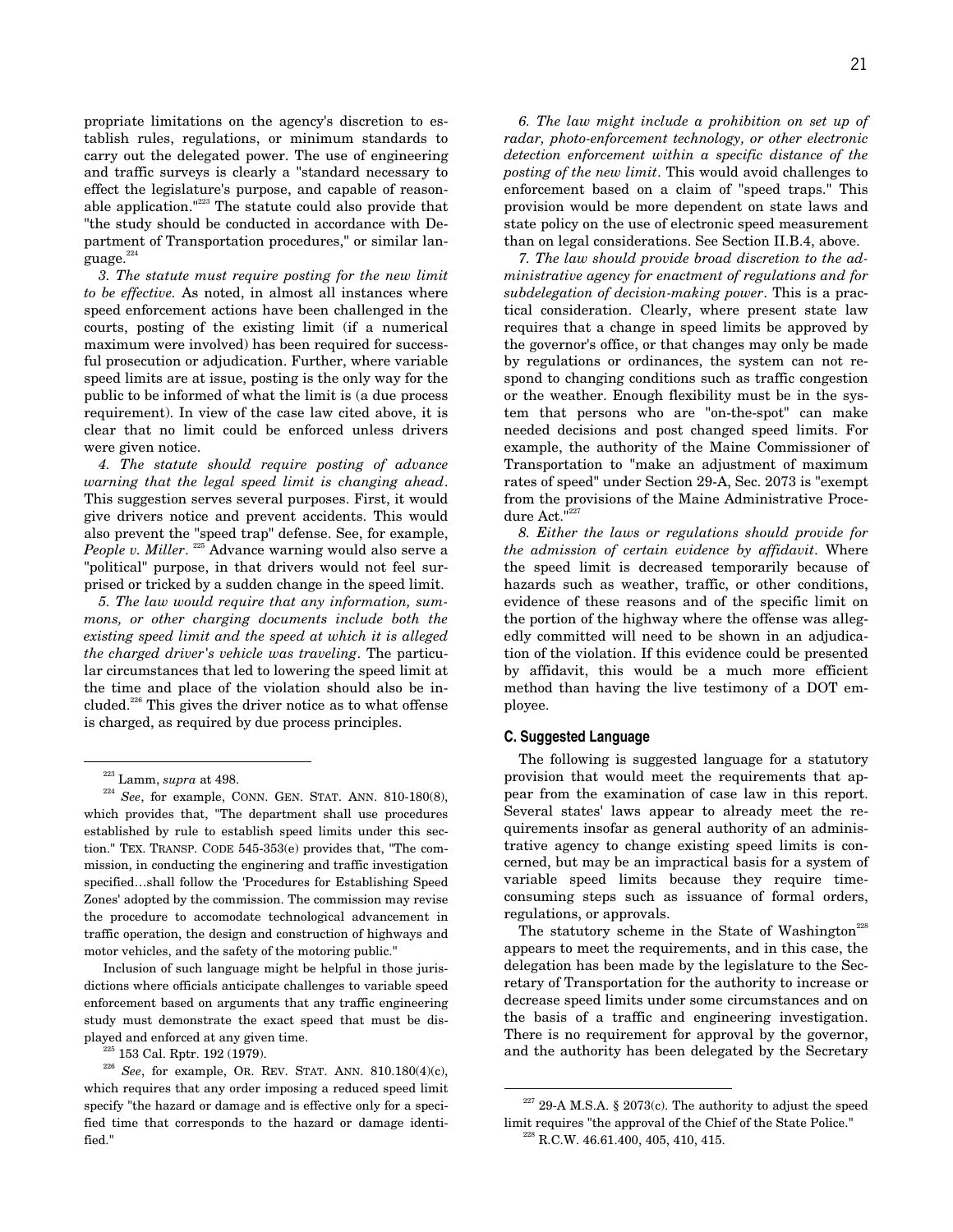to the State Traffic Engineer.<sup>229</sup> For the variable speed zone on I-90 in the Snoqualmie Pass area, the authority has been delegated to the DOT employee who is in charge of that region.<sup>230</sup> There is no record that this system has ever been challenged in court.

The following is suggested language:

1. A first section would establish prima facie speed limits.

2. Whenever the State DOT determines upon the basis of an engineering and traffic investigation that the safe and orderly movement of traffic upon any highway under its jurisdiction will be facilitated by the establishment of a variable speed limit, the department may establish a temporary speed limit that is different than the existing speed limit on that highway. The temporary limit may be effective for all of the highway or for a designated portion of the highway, and may be effective for all times of the day and night or such times as the department shall determine. The authority to establish such a variable speed limit is subject to all of the following:

(a). A speed limit established under this section is effective only when fixed or variable signs giving notice thereof are displayed on any portion of the highway where the limit applies.

(b). For any highway or portion of a highway where such a speed limit is established, signs shall be posted 500 feet ahead of any change in the speed limit, giving warning to motorists of the speed zone ahead.

(c). In any enforcement of a traffic infraction for a violation of a speed limit established according to this section, the citation shall state the existing speed limit in force at the time and the alleged speed of the vehicle that was cited.

(d). In an adjudication of an alleged violation of a speed limit established under this section, evidence shall be presented by the state showing the circumstances that provided the basis for the changed speed limit. Notwithstanding any other provision of law, such evidence may be presented by affidavit.

# **IV. CONCLUSION**

Courts, in adjudicating challenges to speeding violations, have long recognized that "under certain conditions the speed of a car can be dangerous and hazardous to the occupant and others using the public highway or property adjoining the same." $^{231}$  For that reason, the courts have also recognized that in exercising its police power to protect the public, broad leeway or flexibility is appropriately given to state agencies in setting speed limits and otherwise regulating traffic. The motoring public also recognizes this authority. As the above discussion and examination of case law shows, over the years there have been very few challenges to a state agency's power to enact and enforce speed limits that have reached the level of a court of record.

In those instances where a challenge was made, courts have found delegations of authority from the legislature would meet constitutional requirements, and that state agencies acted within their delegated authority in almost all cases. In those few instances where a state or local agency was found not to have legally enacted a speed limit, there was a clear lack of observance of required limitations on the delegation of authority.

We can conclude from this examination that, where there is a delegation of authority to an administrative agency with appropriate limitations, and the agency acts within those limitations, speed limits that are established may be enforced without fear that they will be subject to challenge.

Further, this examination has shown that, as to creation and enforcement of proposed "variable speed limits," the legal issues that will arise should be no different from the legal issues that have been considered by courts in adjudicating alleged violations of prima facie speed limits and other fixed maximum speed limits.

<sup>&</sup>lt;sup>229</sup> Interview with James Mahugh, Washington State DOT (July 17, 2001).

<sup>230</sup> Washington State memoranda entitled, *Delegation of Authority to Operate Variable Speed Limit System,* most recently dated Sept. 9, 2000; interview with James Mahugh, Washington State DOT (July 17, 2001).

 $231$  See note 39 and text.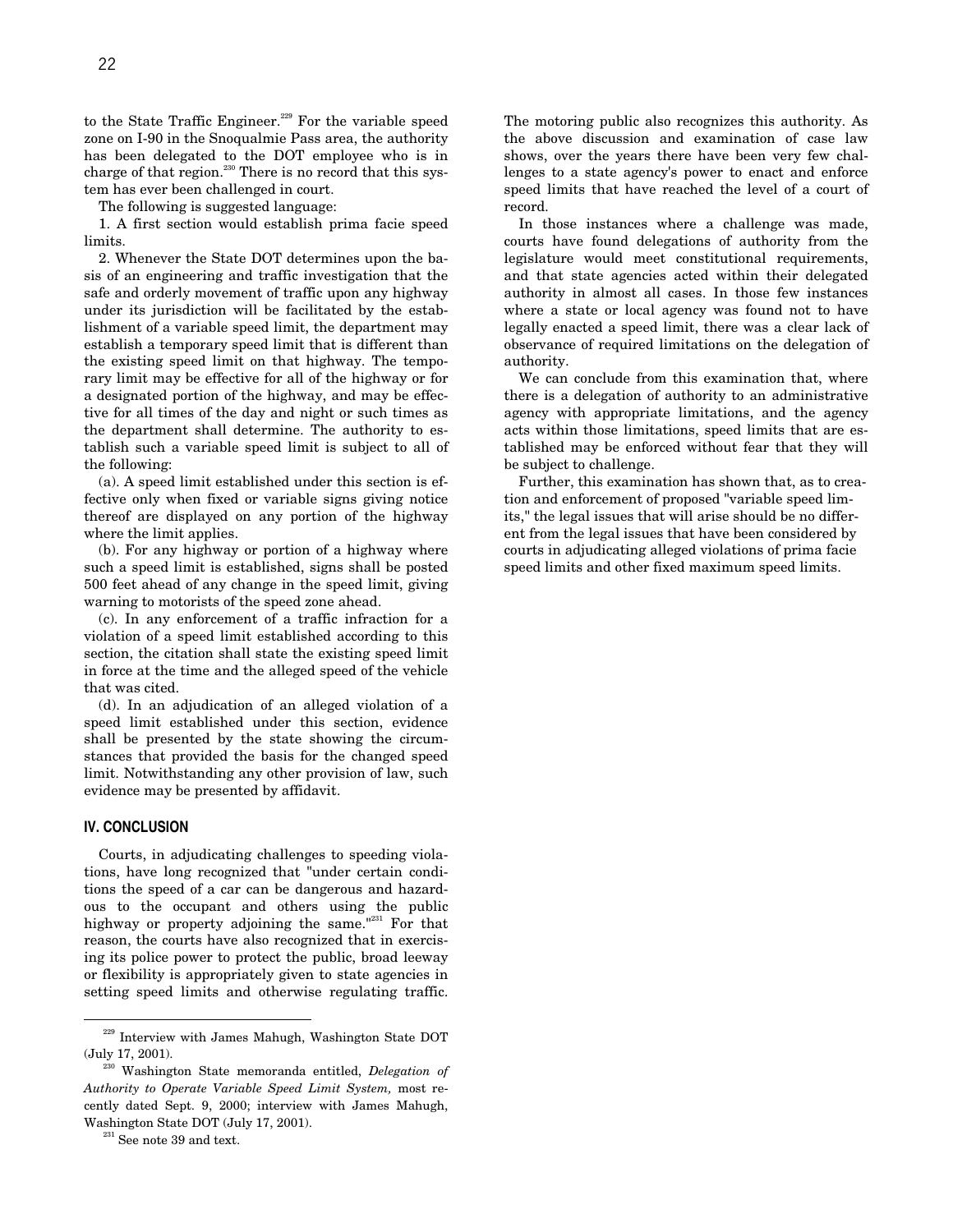## **APPENDIX A**

# NATIONAL RESEARCH COUNCIL TRANSPORTATION RESEARCH BOARD

**Mail Address** 2101 Constitution Avenue, N.W. Washington, D.C. 20418

**Office Location** 2001 Wisconsin Avenue, N.W. Washington, D.C. 20007

# SURVEY ON USE AND ENFORCEMENT OF VARIABLE SPEED LIMITS

Telephone (202) 334-2934 Fax (202) 334-2003 Internet littp://www.nas.edu/trb

The term "variable speed limit" is used to mean a posted speed limit that may change to a different posted limit according to conditions at a particular location on a street or highway. Examples are: changing speed limits for areas around schools during hours when children may be entering and leaving; changing speed limits in construction zones; changing speed limits to prevent or alleviate traffic congestion; and changing speed limits due to severe weather conditions.

The results of this survey will be incorporated into a report on the use and enforcement of variable speed limits that will appear in a forthcoming edition of Legal Digest, published by the Transportation Research Board, which will be available to<br>transportation lawyers and other interested parties.

Your cooperation in completing the following survey is appreciated. Please return your responses by December 4, 2000 to:

> James B. McDaniel, Esq. Counsel for Legal Research Projects Transportation Research Board 2101 Constitution Avenue, NW Washington, D.C. 20418

Please respond to all questions that apply in your State. If you do not have state-wide variable speed limits, but you are aware of particular locations or jurisdictions within your State where variable speed limits are used, please provide that information.

2. Agency address \_\_\_\_\_\_\_\_\_

3. Name, title, telephone and FAX numbers of person responding to the survey

4. Are variable speed limits currently in use in your State? If so, please state the statutory or regulatory authority for those speed limits for the following situations: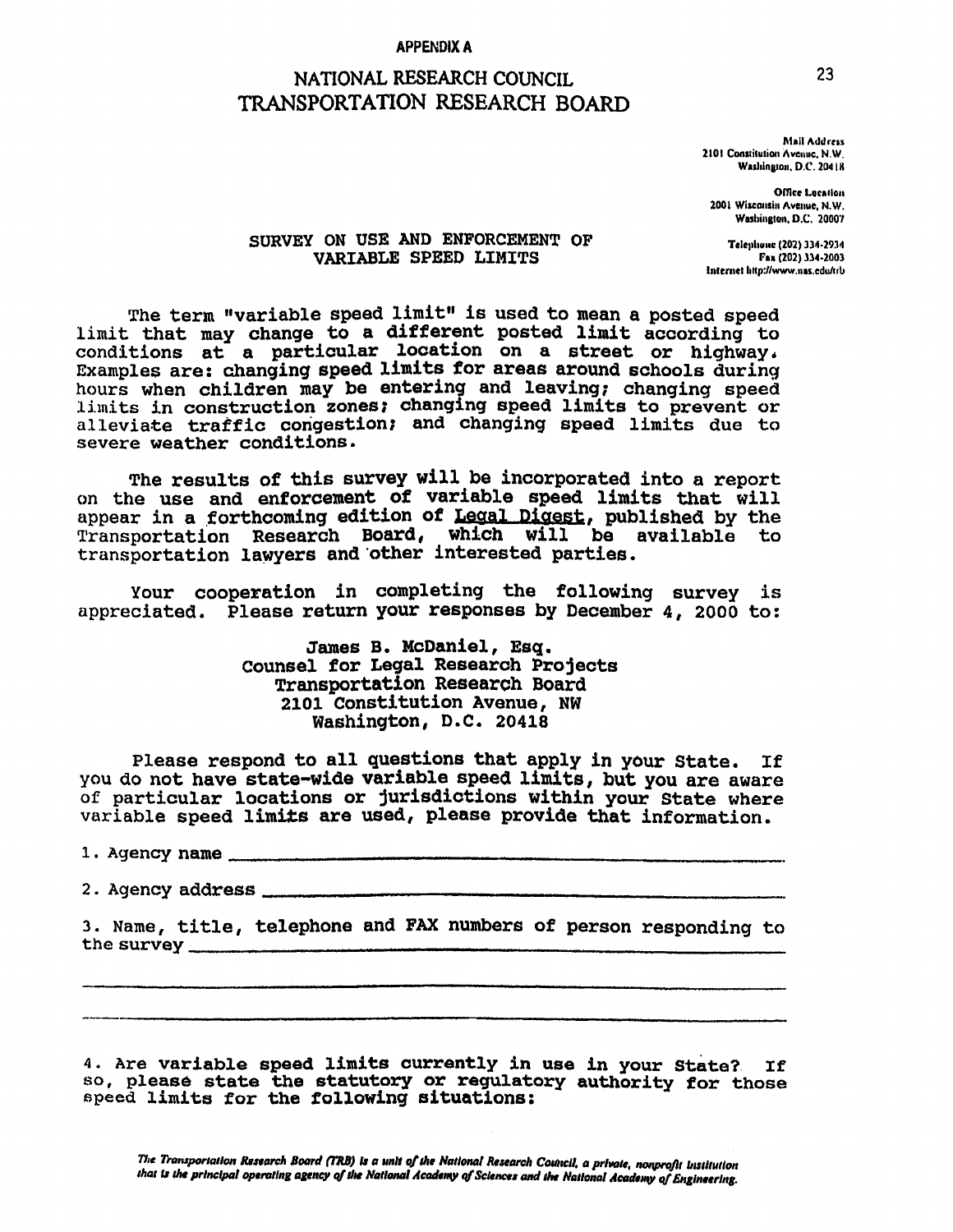| A. School zones _______________ Legal authority ________________________________                                                                                                                                                                                      |
|-----------------------------------------------------------------------------------------------------------------------------------------------------------------------------------------------------------------------------------------------------------------------|
| B. Construction zones __________ Legal authority _______________________________                                                                                                                                                                                      |
| C. Congestion control __________ Legal authority _______________________________                                                                                                                                                                                      |
| D. Weather conditions ____________ Legal authority _____________________________                                                                                                                                                                                      |
|                                                                                                                                                                                                                                                                       |
| F. Not State-wide, but in the following place(s) for                                                                                                                                                                                                                  |
|                                                                                                                                                                                                                                                                       |
| $\mathbf{B}$ , $\qquad \qquad$                                                                                                                                                                                                                                        |
| $\mathsf{C}$ . $\blacksquare$                                                                                                                                                                                                                                         |
| $D \cdot$ . The contract of the contract of the contract of the contract of the contract of the contract of the contract of the contract of the contract of the contract of the contract of the contract of the contract of the c                                     |
| $E.$ $\overline{\phantom{a}}$                                                                                                                                                                                                                                         |
| by radar, photo-enforcement, or law enforcement vehicle pacing)?<br>5A. If variable speed limits are used in your State, in indicated<br>in answer to question 4, what advance warning is given drivers of<br>the variable speed limit and of enforcement techniques? |
| 6. Are variable speed limits enforced by photo-enforcement in your                                                                                                                                                                                                    |
| 7. Are you aware of any legal challenges that have been raised to<br>the enforcement of variable speed limits in your State, and if so,<br>what challenge was made. If there is any case law, please provide<br>a citation or other means of identifying the case.    |
|                                                                                                                                                                                                                                                                       |
|                                                                                                                                                                                                                                                                       |
|                                                                                                                                                                                                                                                                       |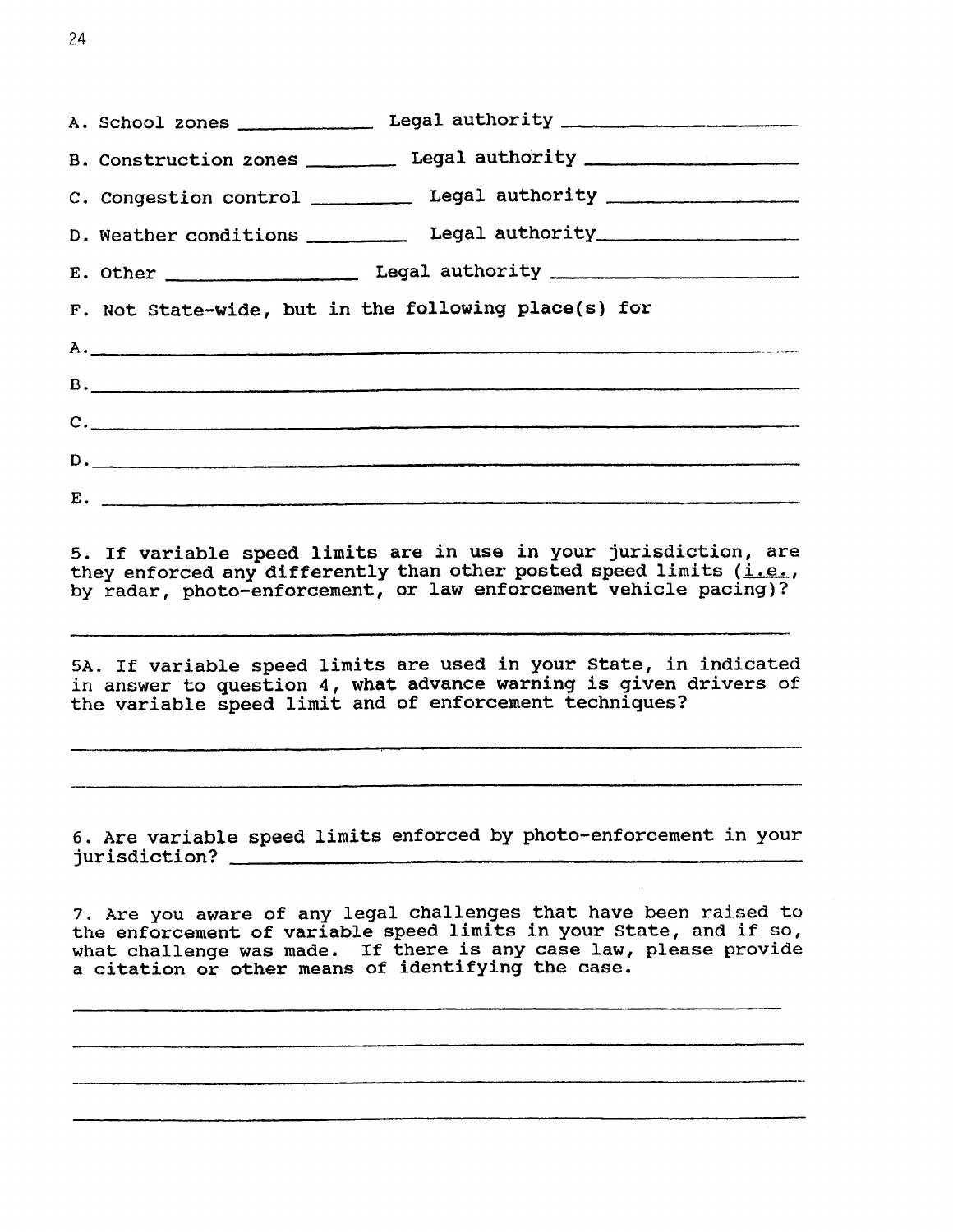8.

Other comments

Please direct questions about this survey to:

Margaret L. Hines 3758 W Street, N.W. Washington, DC 20007-1786 Tele: (202) 337-2294 FAX: (202) 337-2294\*51

Please return the survey responses to:

James B. McDaniel, Esq. Counsel for Legal Research Projects Transportation Research Board. 2101 Constitution Avenue, N.W. Washington, DC 20418

Response Requested by December 4, 2000

 $\hat{\mathcal{A}}$